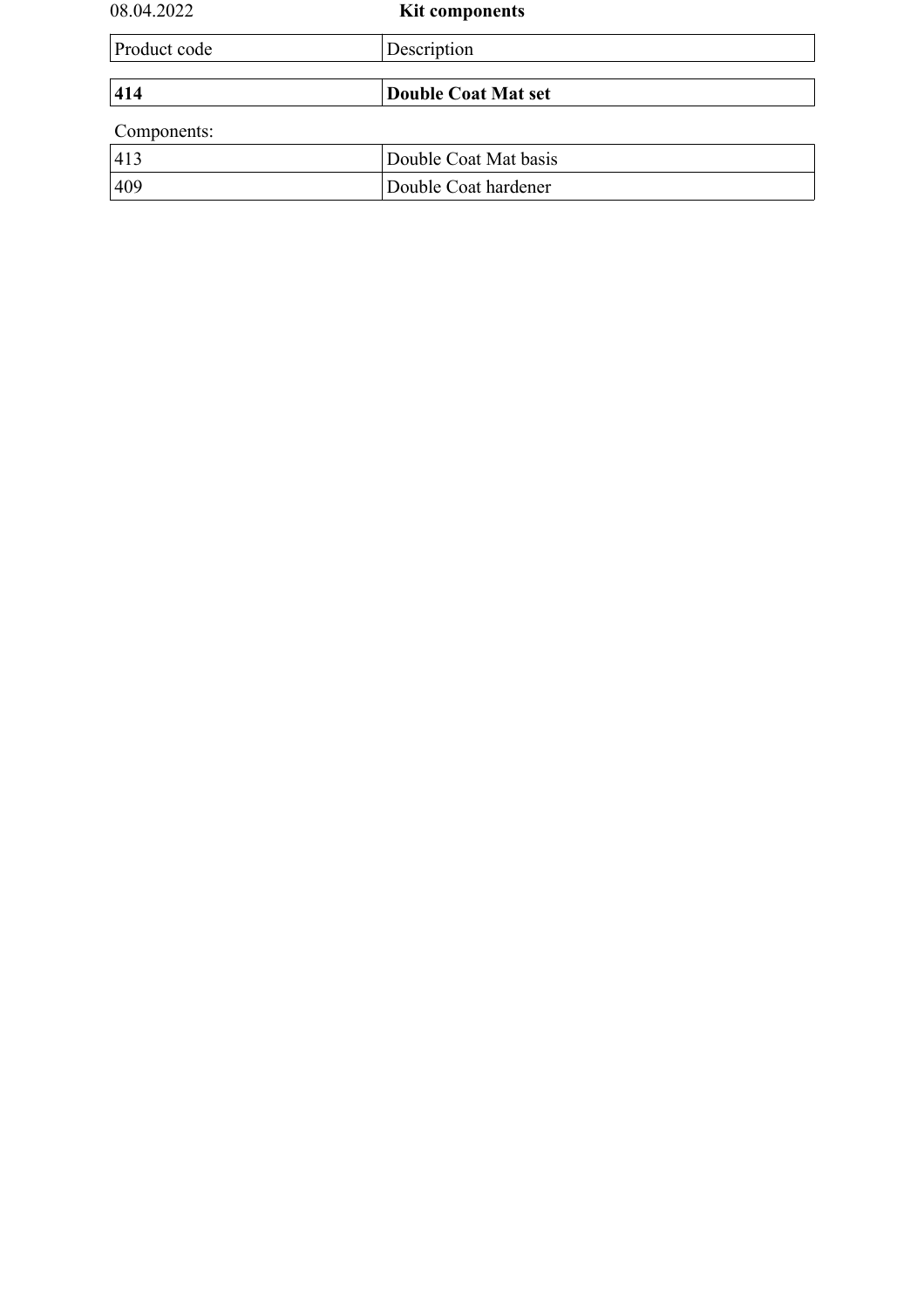

# *SECTION 1: Identification of the substance/mixture and of the company/undertaking*

| 1.1 Product identifier |
|------------------------|
|------------------------|

| $\cdot$ Trade name:                                  | <b>Double Coat Mat basis</b>                                                                                                                                                                       |  |  |
|------------------------------------------------------|----------------------------------------------------------------------------------------------------------------------------------------------------------------------------------------------------|--|--|
| · Article number:                                    | 413                                                                                                                                                                                                |  |  |
| $\cdot$ UFI:                                         | 7DY4-M0F0-000F-17NC                                                                                                                                                                                |  |  |
|                                                      | 1.2 Relevant identified uses of the substance or mixture and uses advised against                                                                                                                  |  |  |
| · Sector of Use                                      | SU3 Industrial uses: Uses of substances as such or in preparations at industrial sites<br>SU22 Professional uses: Public domain (administration, education, entertainment,<br>services, craftsmen) |  |  |
|                                                      | SU19 Building and construction work                                                                                                                                                                |  |  |
| · Product category                                   | PC9a Coatings and paints, thinners, paint removers                                                                                                                                                 |  |  |
| · Process category                                   | PROC19 Manual activities involving hand contact                                                                                                                                                    |  |  |
|                                                      | PROC7 Industrial spraying                                                                                                                                                                          |  |  |
|                                                      | PROC10 Roller application or brushing                                                                                                                                                              |  |  |
|                                                      | PROC11 Non industrial spraying                                                                                                                                                                     |  |  |
| · Environmental release category                     | ERC5 Use at industrial site leading to inclusion into/onto article                                                                                                                                 |  |  |
|                                                      | ERC8c Widespread use leading to inclusion into/onto article (indoor)                                                                                                                               |  |  |
|                                                      | ERC8f Widespread use leading to inclusion into/onto article (outdoor)                                                                                                                              |  |  |
| · Article category                                   | AC13 Plastic articles<br>AC7 Metal articles                                                                                                                                                        |  |  |
|                                                      | AC11 Wood articles                                                                                                                                                                                 |  |  |
| Application of the substance / the                   |                                                                                                                                                                                                    |  |  |
| mixture                                              |                                                                                                                                                                                                    |  |  |
|                                                      | See our technical datasheet for application details of this product.<br>Polyurethane lacquer                                                                                                       |  |  |
| 1.3 Details of the supplier of the safety data sheet |                                                                                                                                                                                                    |  |  |
| · Manufacturer/Supplier:                             | De IJssel Coatings BV, Centrumbaan 960, NL 2841 MH Moordrecht                                                                                                                                      |  |  |
|                                                      | Tel: +31 182 372177, E-mail: info@de-ijssel-coatings.nl                                                                                                                                            |  |  |
| ⋅ Further information obtainable                     |                                                                                                                                                                                                    |  |  |
| from:                                                | Research and Development.                                                                                                                                                                          |  |  |
| 1.4 Emergency telephone                              |                                                                                                                                                                                                    |  |  |
| number:                                              | De IJssel Coatings BV, Tel. +31 182 372177, E-mail: safety@de-ijssel-coatings.nl                                                                                                                   |  |  |
|                                                      | Office hours: working days from 08:00 to 17:00 hrs.                                                                                                                                                |  |  |

# \* *SECTION 2: Hazards identification*

| ⋅ 2.1 Classification of the substance or mixture<br>· Classification according to Regulation (EC) No 1272/2008<br>SHS02 flame |                                           |                                                                                                                                                                                      |
|-------------------------------------------------------------------------------------------------------------------------------|-------------------------------------------|--------------------------------------------------------------------------------------------------------------------------------------------------------------------------------------|
| Flam. Liq. 3                                                                                                                  | H226 Flammable liquid and vapour.         |                                                                                                                                                                                      |
| GHS07                                                                                                                         |                                           |                                                                                                                                                                                      |
| Skin Sens. 1                                                                                                                  | H317 May cause an allergic skin reaction. |                                                                                                                                                                                      |
| STOT SE3                                                                                                                      | H336 May cause drowsiness or dizziness.   |                                                                                                                                                                                      |
|                                                                                                                               |                                           | Aquatic Chronic 3 H412 Harmful to aquatic life with long lasting effects.                                                                                                            |
| 2.2 Label elements<br>· Labelling according to Regulation<br>(EC) No 1272/2008<br>· Hazard pictograms                         | GHS02 GHS07                               | The product is classified and labelled according to the CLP regulation.                                                                                                              |
| · Signal word                                                                                                                 | Warning                                   |                                                                                                                                                                                      |
| · Hazard-determining components of<br>labelling:                                                                              |                                           | 2-methoxy-1-methylethyl acetate<br>Reactionmass of bis(1,2,2,6,6-pentamethyl-4-piperidyl) sebacat and methyl 1,2,2,6,6-<br>pentamethyl-4-piperidyl sebacat                           |
| · Hazard statements                                                                                                           |                                           | H226 Flammable liquid and vapour.<br>H317 May cause an allergic skin reaction.<br>H336 May cause drowsiness or dizziness.<br>H412 Harmful to aquatic life with long lasting effects. |
| · Precautionary statements                                                                                                    | P <sub>101</sub>                          | If medical advice is needed, have product container or label at hand.                                                                                                                |
|                                                                                                                               | P <sub>102</sub>                          | Keep out of reach of children.<br>(Contd. on page 2)<br>- EU —                                                                                                                       |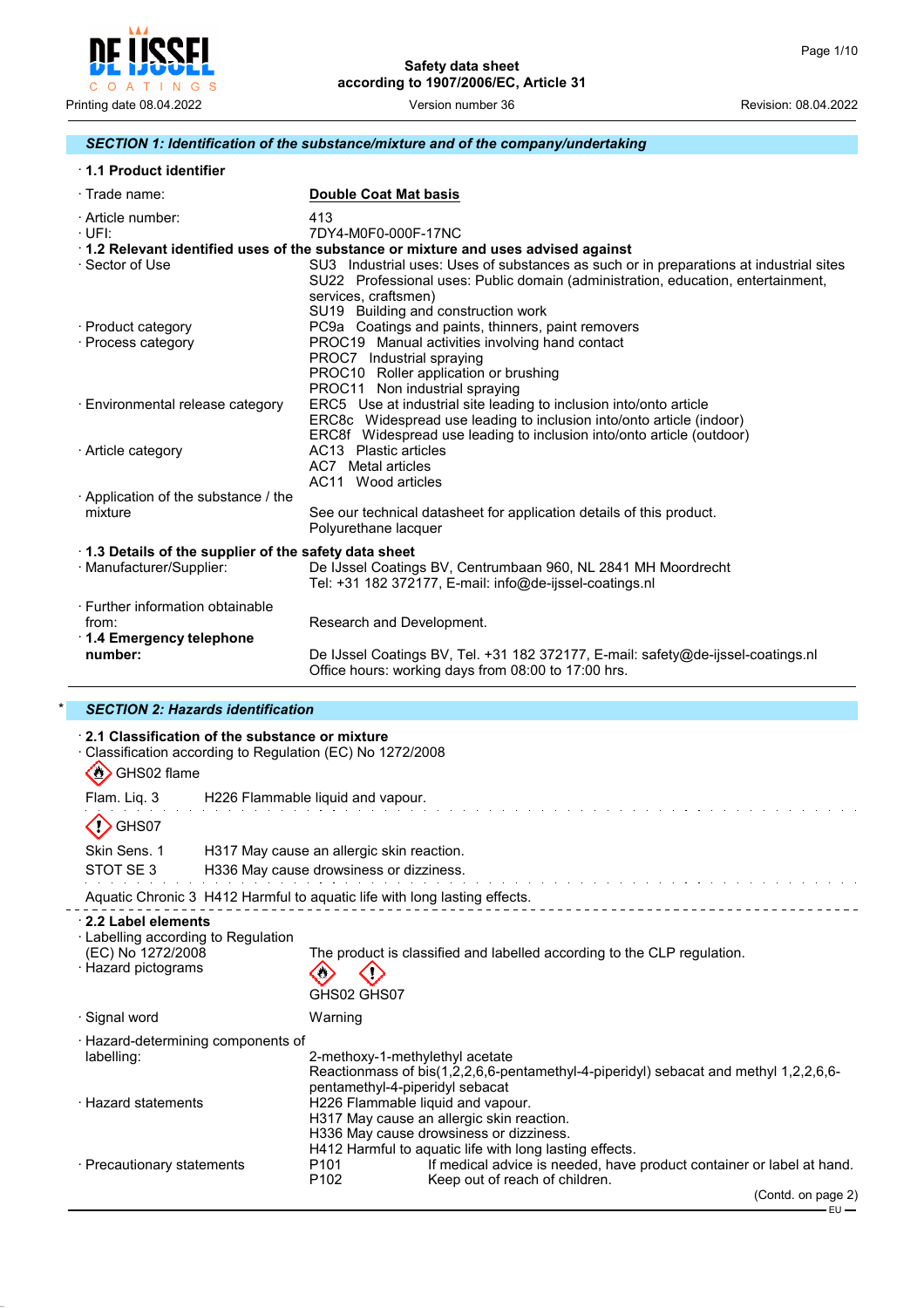

#### **Trade name: Double Coat Mat basis**

|                                      |                  | (Contd. of page 1)                                                                                                         |
|--------------------------------------|------------------|----------------------------------------------------------------------------------------------------------------------------|
|                                      | P <sub>103</sub> | Read carefully and follow all instructions.                                                                                |
|                                      | P <sub>210</sub> | Keep away from heat, hot surfaces, sparks, open flames and other<br>ignition sources. No smoking.                          |
|                                      | P <sub>261</sub> | Avoid breathing mist/vapours/spray.                                                                                        |
|                                      | P <sub>280</sub> | Wear protective gloves/protective clothing/eye protection/face<br>protection/hearing protection.                           |
|                                      |                  | P303+P361+P353 IF ON SKIN (or hair): Take off immediately all contaminated clothing.<br>Rinse skin with water [or shower]. |
|                                      | P405             | Store locked up.                                                                                                           |
|                                      | P <sub>501</sub> | Dispose of contents/container in accordance with local/regional/<br>national/international regulations.                    |
| · Additional information:            |                  | EUH211 Warning! Hazardous respirable droplets may be formed when sprayed. Do not<br>breathe spray or mist.                 |
| 2.3 Other hazards                    |                  |                                                                                                                            |
| · Results of PBT and vPvB assessment |                  |                                                                                                                            |

· PBT: Not applicable. Not applicable.

#### *SECTION 3: Composition/information on ingredients*

#### · **3.2 Chemical characterisation: Mixtures**

· Description: Mixture of substances listed below with nonhazardous additions.

| · Dangerous components:                                 |                                                                                   |             |
|---------------------------------------------------------|-----------------------------------------------------------------------------------|-------------|
| CAS: 108-65-6                                           | 2-methoxy-1-methylethyl acetate                                                   | $25 - 50%$  |
| EINECS: 203-603-9                                       | <b>Elam.</b> Liq. 3, H226; <b>O</b> STOT SE 3, H336                               |             |
| Index number: 607-195-00-7                              |                                                                                   |             |
| Reg.nr.: 01-2119475791-29                               |                                                                                   |             |
| CAS: 13463-67-7                                         | titanium dioxide                                                                  | $10 - 25%$  |
| EINECS: 236-675-5                                       | Carc. 2, H351                                                                     |             |
| Index number: 022-006-00-2                              |                                                                                   |             |
| Reg.nr.: 01-2119489379-17                               |                                                                                   |             |
| CAS: 78-93-3                                            | butanone                                                                          | $1 - 2.5%$  |
| EINECS: 201-159-0                                       | <b>Example 2, H225; <math>\Diamond</math> Eye Irrit. 2, H319; STOT SE 3, H336</b> |             |
| Index number: 606-002-00-3                              |                                                                                   |             |
| Reg.nr.: 01-2119457290-43                               |                                                                                   |             |
| CAS: 54839-24-6                                         | 2-ethoxy-1-methylethyl acetate                                                    | $1 - 2.5%$  |
| EINECS: 259-370-9                                       | ♦ Flam. Liq. 3, H226; ♦ STOT SE 3, H336                                           |             |
| Index number: 603-177-00-8<br>Reg.nr.: 01-2119475116-39 |                                                                                   |             |
|                                                         |                                                                                   |             |
| EC number: 915-687-0                                    | Reactionmass of bis(1,2,2,6,6-pentamethyl-4-piperidyl) sebacat and methyl         | $0.5 - 1\%$ |
| Reg.nr.: 01-2119491304-40                               | 1,2,2,6,6-pentamethyl-4-piperidyl sebacat                                         |             |
|                                                         | Aquatic Acute 1, H400; Aquatic Chronic 1, H410; $\Diamond$ Skin Sens. 1A, H317    |             |
| · Additional information:                               | For the wording of the listed hazard phrases refer to section 16.                 |             |

#### *SECTION 4: First aid measures*

## · **4.1 Description of first aid measures** · General information: Immediately remove any clothing soiled by the product.<br>· After inhalation: Supply fresh air and to be sure call for a doctor. Supply fresh air and to be sure call for a doctor. In case of unconsciousness place patient stably in side position for transportation. · After skin contact: Immediately wash with water and soap and rinse thoroughly. Rinse opened eye for several minutes under running water. · After swallowing: The Matter of the Symptoms persist consult doctor. · **4.2 Most important symptoms and effects, both acute and delayed delayed notation** No further relevant information available. · **4.3 Indication of any immediate medical attention and special treatment needed** No further relevant information available.

#### *SECTION 5: Firefighting measures*

· **5.1 Extinguishing media**

CO2 or powder. Fight larger fires with alcohol resistant foam.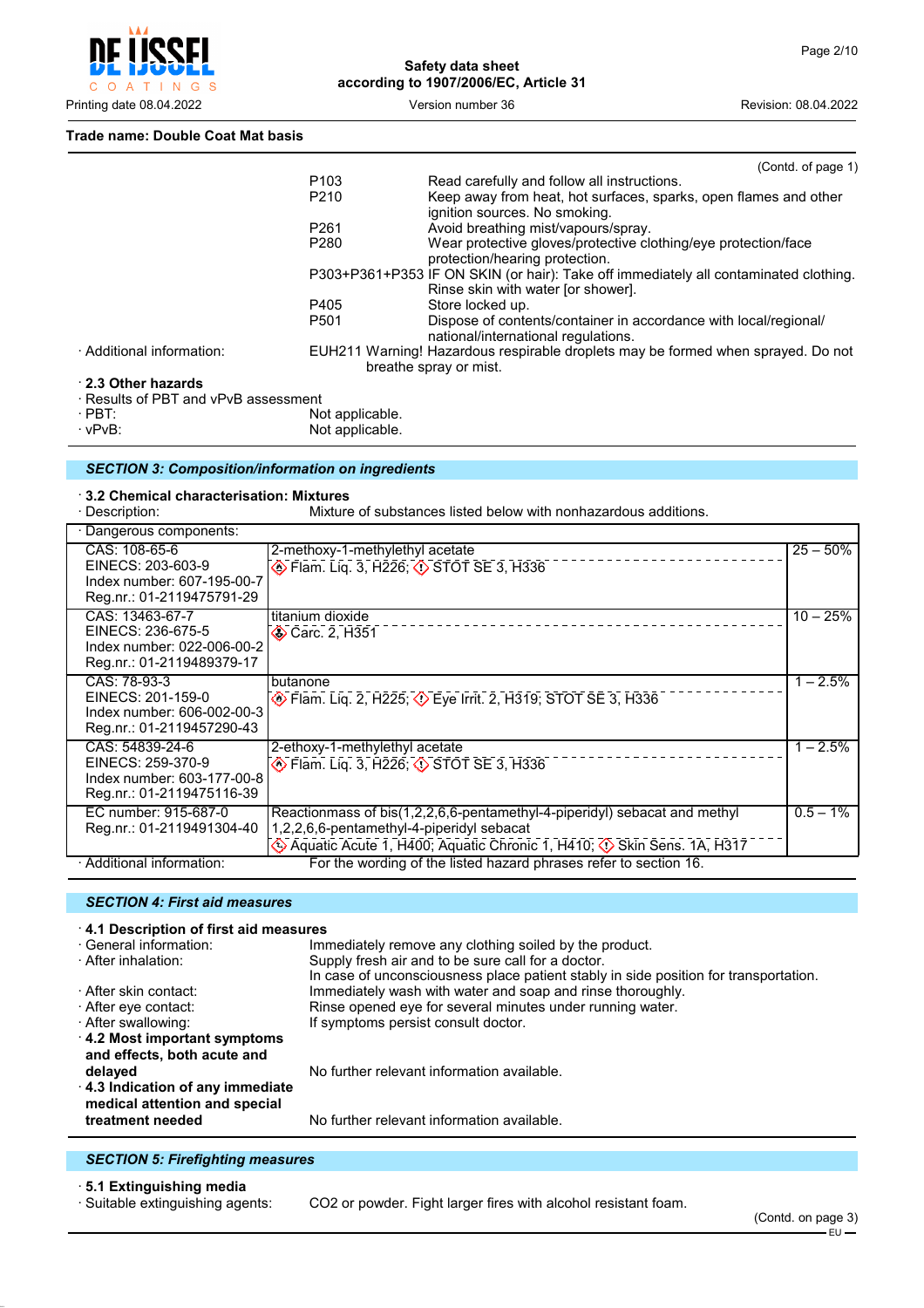$\mathsf{C}$ O A T I N G S

# **Safety data sheet according to 1907/2006/EC, Article 31**

Printing date 08.04.2022 Version number 36 Revision: 08.04.2022

#### **Trade name: Double Coat Mat basis**

|                                                                               | (Contd. of page 2)                                                                                                                                                                                                                                                              |
|-------------------------------------------------------------------------------|---------------------------------------------------------------------------------------------------------------------------------------------------------------------------------------------------------------------------------------------------------------------------------|
| · For safety reasons unsuitable<br>extinguishing agents:                      | Water with full jet                                                                                                                                                                                                                                                             |
| · 5.2 Special hazards arising from<br>the substance or mixture                | No further relevant information available.                                                                                                                                                                                                                                      |
| ⋅ 5.3 Advice for firefighters<br>· Protective equipment:                      | No special measures required.                                                                                                                                                                                                                                                   |
| <b>SECTION 6: Accidental release measures</b>                                 |                                                                                                                                                                                                                                                                                 |
|                                                                               |                                                                                                                                                                                                                                                                                 |
| 6.1 Personal precautions,<br>protective equipment and<br>emergency procedures |                                                                                                                                                                                                                                                                                 |
| 6.2 Environmental precautions:                                                | Wear protective equipment. Keep unprotected persons away.<br>Do not allow product to reach sewage system or any water course.<br>Inform respective authorities in case of seepage into water course or sewage system.<br>Do not allow to enter sewers/ surface or ground water. |

| $\cdot$ 6.3 Methods and material for    |                                                                                                     |
|-----------------------------------------|-----------------------------------------------------------------------------------------------------|
| containment and cleaning up:            | Absorb with liquid-binding material (sand, diatomite, acid binders, universal binders,<br>sawdust). |
|                                         | Dispose contaminated material as waste according to item 13.                                        |
|                                         | Ensure adequate ventilation.                                                                        |
| $\cdot$ 6.4 Reference to other sections | See Section 7 for information on safe handling.                                                     |
|                                         | See Section 8 for information on personal protection equipment.                                     |
|                                         | See Section 13 for disposal information.                                                            |

| SECTION 7: Handling and storage |  |
|---------------------------------|--|
|                                 |  |

| $\cdot$ 7.1 Precautions for safe<br>handling<br>Information about fire - and                                                | Ensure good ventilation/exhaustion at the workplace.<br>Prevent formation of aerosols. |
|-----------------------------------------------------------------------------------------------------------------------------|----------------------------------------------------------------------------------------|
| explosion protection:                                                                                                       | Keep ignition sources away - Do not smoke.<br>Protect against electrostatic charges.   |
| $\cdot$ 7.2 Conditions for safe storage, including any incompatibilities<br>· Storage:<br>$\cdot$ Requirements to be met by |                                                                                        |
| storerooms and receptacles:<br>Information about storage in one                                                             | No special requirements.                                                               |
| common storage facility:<br>· Further information about storage                                                             | Not required.                                                                          |
| conditions:<br>$\cdot$ Recommended storage                                                                                  | Keep container tightly sealed.                                                         |
| temperature:<br>$\cdot$ 7.3 Specific end use(s)                                                                             | $5 - 30 \square$<br>No further relevant information available.                         |

# *SECTION 8: Exposure controls/personal protection*

# · **8.1 Control parameters**

· Additional information about

design of technical facilities: No further data; see item 7.

| · Ingredients with limit values that require monitoring at the workplace: |                                                                                                             |  |                      |
|---------------------------------------------------------------------------|-------------------------------------------------------------------------------------------------------------|--|----------------------|
|                                                                           | 108-65-6 2-methoxy-1-methylethyl acetate                                                                    |  |                      |
| <b>Skin</b>                                                               | IOELV Short-term value: 550 mg/m <sup>3</sup> , 100 ppm<br>Long-term value: 275 mg/m <sup>3</sup> , 50 ppm  |  |                      |
| 78-93-3 butanone                                                          |                                                                                                             |  |                      |
|                                                                           | IOELV Short-term value: 900 mg/m <sup>3</sup> , 300 ppm<br>Long-term value: 600 mg/m <sup>3</sup> , 200 ppm |  |                      |
|                                                                           | · DNEL (Derived No Effect Level) for workers                                                                |  |                      |
|                                                                           | 108-65-6 2-methoxy-1-methylethyl acetate                                                                    |  |                      |
| Dermal                                                                    | Long-term - systemic effects, worker 153.5 mg/kg bw/day (Worker)                                            |  |                      |
|                                                                           | Inhalative   Long-term - systemic effects, worker   275 mg/m <sup>3</sup> (Worker)                          |  |                      |
|                                                                           |                                                                                                             |  | (Constant on none 1) |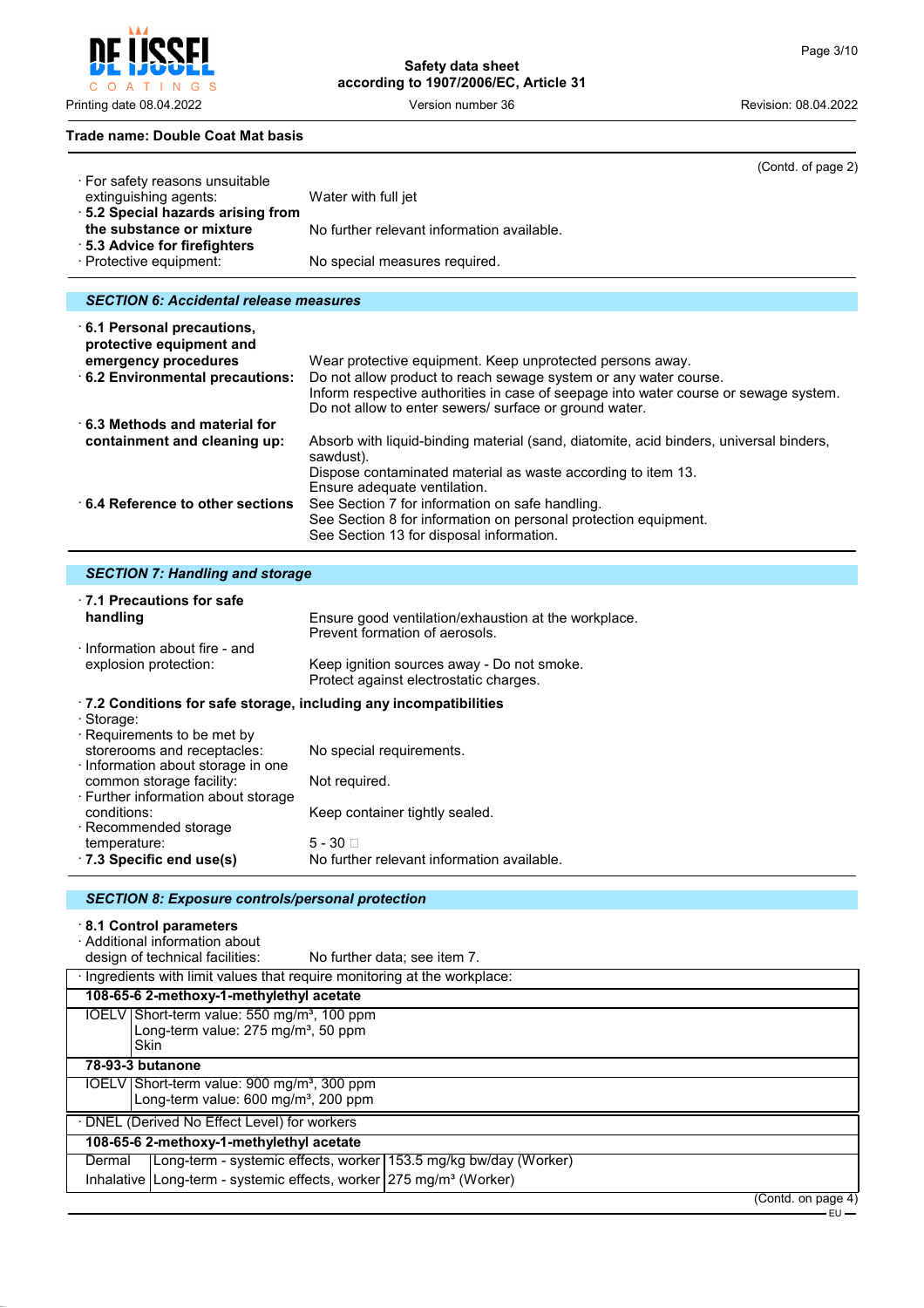**CCFI** Į C O A T I N G S

# **Safety data sheet according to 1907/2006/EC, Article 31**

Printing date 08.04.2022 **Version number 36** Version number 36 Revision: 08.04.2022

## **Trade name: Double Coat Mat basis**

|                                                                                          |                                                                                                                                                               |                                   | (Contd. of page 3)                                                                                                  |  |
|------------------------------------------------------------------------------------------|---------------------------------------------------------------------------------------------------------------------------------------------------------------|-----------------------------------|---------------------------------------------------------------------------------------------------------------------|--|
|                                                                                          | 13463-67-7 titanium dioxide                                                                                                                                   |                                   |                                                                                                                     |  |
|                                                                                          | Inhalative Long-term - local effects, worker<br>10 mg/m <sup>3</sup> (Worker)                                                                                 |                                   |                                                                                                                     |  |
| 78-93-3 butanone                                                                         |                                                                                                                                                               |                                   |                                                                                                                     |  |
| Dermal                                                                                   | Long-term - systemic effects, worker 1,161 mg/kg bw/day (Worker)                                                                                              |                                   |                                                                                                                     |  |
|                                                                                          | Inhalative Long-term - systemic effects, worker 600 mg/m <sup>3</sup> (Worker)                                                                                |                                   |                                                                                                                     |  |
|                                                                                          | 54839-24-6 2-ethoxy-1-methylethyl acetate                                                                                                                     |                                   |                                                                                                                     |  |
| Dermal                                                                                   | Long-term - systemic effects, worker 103 mg/kg bw/day (Worker)                                                                                                |                                   |                                                                                                                     |  |
|                                                                                          | Inhalative   Acute - systemic effects, worker                                                                                                                 | 608 mg/m <sup>3</sup> (Worker)    |                                                                                                                     |  |
|                                                                                          | Long-term - systemic effects, worker 302 mg/m <sup>3</sup> (Worker)                                                                                           |                                   |                                                                                                                     |  |
|                                                                                          |                                                                                                                                                               |                                   | Reactionmass of bis(1,2,2,6,6-pentamethyl-4-piperidyl) sebacat and methyl 1,2,2,6,6-pentamethyl-4-piperidyl sebacat |  |
| Dermal                                                                                   | Acute - systemic effects, worker                                                                                                                              |                                   | 2.5 mg/kg bw/day (Worker)                                                                                           |  |
|                                                                                          | Inhalative   Acute - systemic effects, worker                                                                                                                 |                                   | 2.35 mg/m <sup>3</sup> (Worker)                                                                                     |  |
|                                                                                          | Long-term - systemic effects, worker 2.35 mg/m <sup>3</sup> (Worker)                                                                                          |                                   |                                                                                                                     |  |
|                                                                                          | DNEL (Derived No Effect Level) for the general population                                                                                                     |                                   |                                                                                                                     |  |
|                                                                                          | 108-65-6 2-methoxy-1-methylethyl acetate                                                                                                                      |                                   |                                                                                                                     |  |
| Oral                                                                                     |                                                                                                                                                               |                                   | Long-term - systemic effects, general population 1.67 mg/kg bw/day (General population)                             |  |
| Dermal                                                                                   |                                                                                                                                                               |                                   | Long-term - systemic effects, general population 54.8 mg/kg bw/day (General population)                             |  |
|                                                                                          | Inhalative Long-term - systemic effects, general population $33 \text{ mg/m}^3$ (General population)                                                          |                                   |                                                                                                                     |  |
|                                                                                          | 13463-67-7 titanium dioxide                                                                                                                                   |                                   |                                                                                                                     |  |
|                                                                                          |                                                                                                                                                               |                                   |                                                                                                                     |  |
| Oral                                                                                     |                                                                                                                                                               |                                   | Long-term - systemic effects, general population 700 mg/kg bw/day (General population)                              |  |
| 78-93-3 butanone                                                                         |                                                                                                                                                               |                                   |                                                                                                                     |  |
| Oral                                                                                     | Long-term - systemic effects, general population 31 mg/kg bw/day (General population)                                                                         |                                   |                                                                                                                     |  |
| Dermal                                                                                   |                                                                                                                                                               |                                   | Long-term - systemic effects, general population 412 mg/kg bw/day (General population)                              |  |
|                                                                                          | Inhalative Long-term - systemic effects, general population $106$ mg/m <sup>3</sup> (General population)                                                      |                                   |                                                                                                                     |  |
|                                                                                          | 54839-24-6 2-ethoxy-1-methylethyl acetate                                                                                                                     |                                   |                                                                                                                     |  |
| Oral                                                                                     |                                                                                                                                                               |                                   | Long-term - systemic effects, general population 13.1 mg/kg bw/day (General population)                             |  |
| Dermal                                                                                   | Long-term - systemic effects, general population 62 mg/kg bw/day (General population)                                                                         |                                   |                                                                                                                     |  |
|                                                                                          | 365 mg/m <sup>3</sup> (General population)<br>Inhalative   Acute - systemic effects, general population                                                       |                                   |                                                                                                                     |  |
|                                                                                          | Long-term - systemic effects, general population 181 mg/m <sup>3</sup> (General population)                                                                   |                                   |                                                                                                                     |  |
|                                                                                          |                                                                                                                                                               |                                   | Reactionmass of bis(1,2,2,6,6-pentamethyl-4-piperidyl) sebacat and methyl 1,2,2,6,6-pentamethyl-4-piperidyl sebacat |  |
| Oral                                                                                     | Acute - systemic effects, general population                                                                                                                  |                                   | 1.25 mg/kg bw/day (General population)                                                                              |  |
|                                                                                          |                                                                                                                                                               |                                   | Long-term - systemic effects, general population 1.25 mg/kg bw/day (General population)                             |  |
| Dermal                                                                                   | Acute - systemic effects, general population                                                                                                                  |                                   | 1.25 mg/kg bw/day (General population)                                                                              |  |
|                                                                                          |                                                                                                                                                               |                                   | Long-term - systemic effects, general population 1.25 mg/kg bw/day (General population)                             |  |
|                                                                                          | Inhalative Acute - systemic effects, general population                                                                                                       |                                   | 0.58 mg/m <sup>3</sup> (General population)                                                                         |  |
|                                                                                          | Long-term - systemic effects, general population $0.58$ mg/m <sup>3</sup> (General population)                                                                |                                   |                                                                                                                     |  |
|                                                                                          | · PNEC (Predicted No Effect Concentration) values                                                                                                             |                                   |                                                                                                                     |  |
| 108-65-6 2-methoxy-1-methylethyl acetate                                                 |                                                                                                                                                               |                                   |                                                                                                                     |  |
| Aquatic compartment - freshwater<br>0.635 mg/l (Freshwater)                              |                                                                                                                                                               |                                   |                                                                                                                     |  |
|                                                                                          |                                                                                                                                                               |                                   |                                                                                                                     |  |
|                                                                                          | Aquatic compartment - marine water<br>0.0635 mg/l (Marine water)<br>Aquatic compartment - water, intermittent releases 6.35 mg/l (Intermittent release water) |                                   |                                                                                                                     |  |
|                                                                                          |                                                                                                                                                               |                                   |                                                                                                                     |  |
|                                                                                          | 3.29 mg/kg sed dw (Sediment freshwater)<br>Aquatic compartment - sediment in freshwater                                                                       |                                   |                                                                                                                     |  |
| Aquatic compartment - sediment in marine water                                           |                                                                                                                                                               | 0.329 mg/kg sed dw (Marine water) |                                                                                                                     |  |
|                                                                                          | Terrestrial compartment - soil<br>Sewage treatment plant                                                                                                      |                                   | 0.29 mg/kg dw (Soil)<br>100 mg/l (stp)                                                                              |  |
|                                                                                          |                                                                                                                                                               |                                   |                                                                                                                     |  |
|                                                                                          | 13463-67-7 titanium dioxide                                                                                                                                   |                                   |                                                                                                                     |  |
|                                                                                          | Aquatic compartment - freshwater                                                                                                                              |                                   | 0.127 mg/l (Freshwater)                                                                                             |  |
|                                                                                          | Aquatic compartment - marine water                                                                                                                            |                                   | 1 mg/l (Marine water)                                                                                               |  |
|                                                                                          | 0.61 mg/l (Intermittent release water)<br>Aquatic compartment - water, intermittent releases                                                                  |                                   |                                                                                                                     |  |
| Aquatic compartment - sediment in freshwater<br>1,000 mg/kg sed dw (Sediment freshwater) |                                                                                                                                                               |                                   |                                                                                                                     |  |
|                                                                                          | Aquatic compartment - sediment in marine water<br>100 mg/kg sed dw (Sediment marine water)<br>$($ Contd. on page $5)$                                         |                                   |                                                                                                                     |  |
|                                                                                          |                                                                                                                                                               |                                   |                                                                                                                     |  |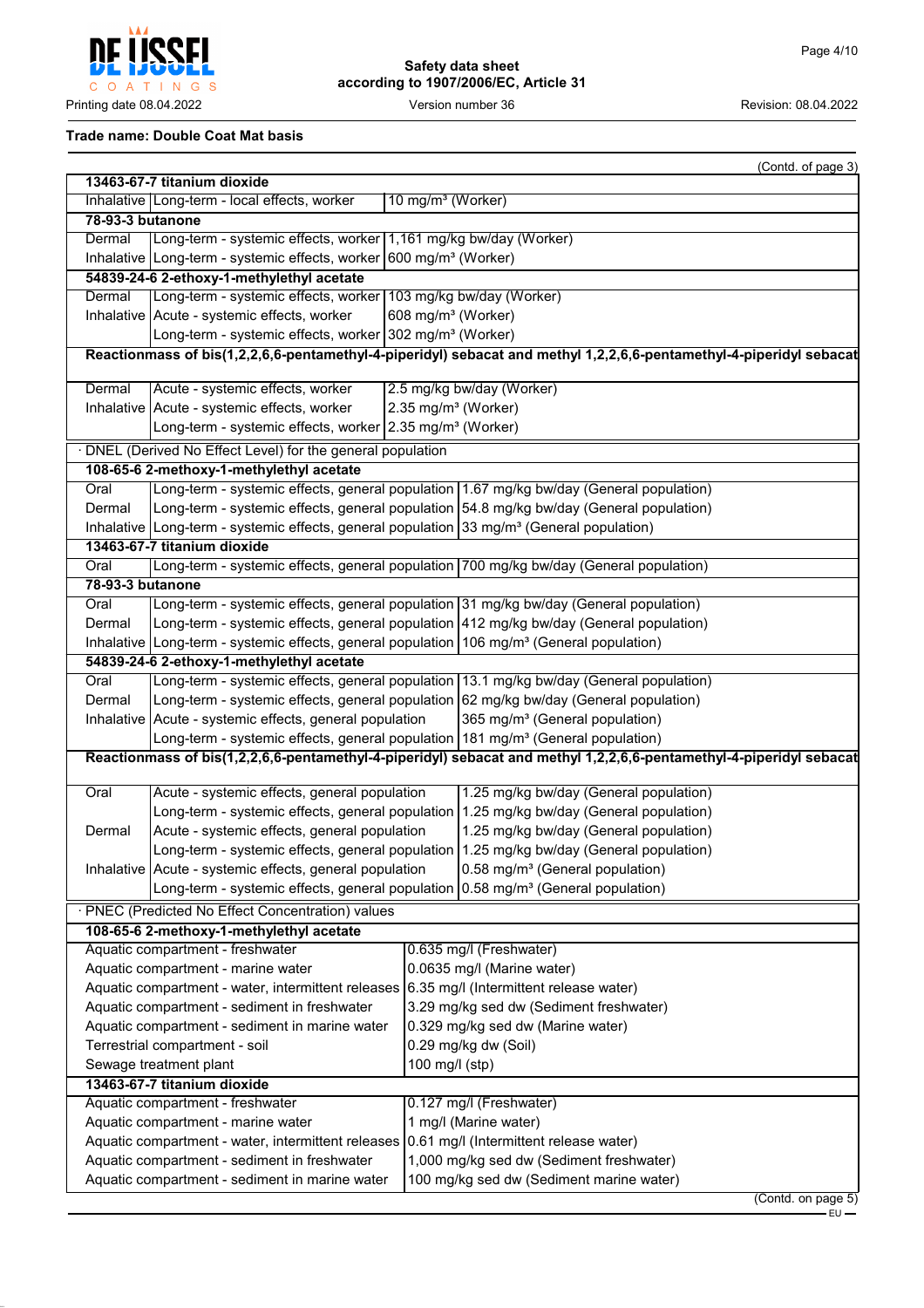**CCFI**  $\overline{1}$ r na COATINGS

# **Safety data sheet according to 1907/2006/EC, Article 31**

Printing date 08.04.2022 **Version number 36** Version number 36 Revision: 08.04.2022

## **Trade name: Double Coat Mat basis**

|                                                                                                                                                                                                |                                                      | (Contd. of page 4)                                                                                                                                                                                                                                                                                                                                                                                                                                 |
|------------------------------------------------------------------------------------------------------------------------------------------------------------------------------------------------|------------------------------------------------------|----------------------------------------------------------------------------------------------------------------------------------------------------------------------------------------------------------------------------------------------------------------------------------------------------------------------------------------------------------------------------------------------------------------------------------------------------|
| Terrestrial compartment - soil                                                                                                                                                                 |                                                      | 100 mg/kg dw (Soil)                                                                                                                                                                                                                                                                                                                                                                                                                                |
| Oral secondary poisoning                                                                                                                                                                       |                                                      | 1,667 mg/kg food (Food sec poisoning)                                                                                                                                                                                                                                                                                                                                                                                                              |
| 78-93-3 butanone                                                                                                                                                                               |                                                      |                                                                                                                                                                                                                                                                                                                                                                                                                                                    |
| Aquatic compartment - freshwater                                                                                                                                                               |                                                      | 55.8 mg/l (Freshwater)                                                                                                                                                                                                                                                                                                                                                                                                                             |
| Aquatic compartment - marine water                                                                                                                                                             |                                                      | 55.8 mg/l (Marine water)                                                                                                                                                                                                                                                                                                                                                                                                                           |
| Aquatic compartment - sediment in freshwater                                                                                                                                                   |                                                      | 284.74 mg/kg sed dw (Sediment freshwater)                                                                                                                                                                                                                                                                                                                                                                                                          |
| Aquatic compartment - sediment in marine water                                                                                                                                                 |                                                      | 287.7 mg/kg sed dw (Sediment marine water)                                                                                                                                                                                                                                                                                                                                                                                                         |
| Terrestrial compartment - soil                                                                                                                                                                 |                                                      | 22.5 mg/kg dw (Soil)                                                                                                                                                                                                                                                                                                                                                                                                                               |
| 54839-24-6 2-ethoxy-1-methylethyl acetate                                                                                                                                                      |                                                      |                                                                                                                                                                                                                                                                                                                                                                                                                                                    |
| Aquatic compartment - freshwater                                                                                                                                                               |                                                      | $1.3$ mg/l                                                                                                                                                                                                                                                                                                                                                                                                                                         |
| Aquatic compartment - marine water                                                                                                                                                             |                                                      | $0.13$ mg/l                                                                                                                                                                                                                                                                                                                                                                                                                                        |
| Aquatic compartment - sediment in freshwater                                                                                                                                                   |                                                      | 6.4 mg/kg sed dw                                                                                                                                                                                                                                                                                                                                                                                                                                   |
| Aquatic compartment - sediment in marine water                                                                                                                                                 |                                                      | 1.34 mg/kg sed dw                                                                                                                                                                                                                                                                                                                                                                                                                                  |
| Terrestrial compartment - soil                                                                                                                                                                 |                                                      | 1.34 mg/kg dw                                                                                                                                                                                                                                                                                                                                                                                                                                      |
| Sewage treatment plant                                                                                                                                                                         |                                                      | 62.5 mg/l                                                                                                                                                                                                                                                                                                                                                                                                                                          |
|                                                                                                                                                                                                |                                                      | Reactionmass of bis(1,2,2,6,6-pentamethyl-4-piperidyl) sebacat and methyl 1,2,2,6,6-pentamethyl-4-piperidyl sebacat                                                                                                                                                                                                                                                                                                                                |
|                                                                                                                                                                                                |                                                      |                                                                                                                                                                                                                                                                                                                                                                                                                                                    |
| Aquatic compartment - freshwater                                                                                                                                                               |                                                      | 0.0022 mg/l (Freshwater)                                                                                                                                                                                                                                                                                                                                                                                                                           |
| Aquatic compartment - marine water                                                                                                                                                             |                                                      | 0.00022 mg/l (Marine water)                                                                                                                                                                                                                                                                                                                                                                                                                        |
|                                                                                                                                                                                                |                                                      | Aquatic compartment - water, intermittent releases 0.009 mg/l (Intermittent release water)                                                                                                                                                                                                                                                                                                                                                         |
| Aquatic compartment - sediment in freshwater                                                                                                                                                   |                                                      | 1.05 mg/kg sed dw (Sediment freshwater)                                                                                                                                                                                                                                                                                                                                                                                                            |
| Aquatic compartment - sediment in marine water                                                                                                                                                 |                                                      | 0.11 mg/kg sed dw (Sediment marine water)                                                                                                                                                                                                                                                                                                                                                                                                          |
| Terrestrial compartment - soil                                                                                                                                                                 |                                                      | 0.21 mg/kg dw (Soil)                                                                                                                                                                                                                                                                                                                                                                                                                               |
| Sewage treatment plant                                                                                                                                                                         |                                                      | 1 mg/l $(stp)$                                                                                                                                                                                                                                                                                                                                                                                                                                     |
| · Additional information:                                                                                                                                                                      |                                                      | The lists valid during the making were used as basis.                                                                                                                                                                                                                                                                                                                                                                                              |
| 8.2 Exposure controls<br>· Personal protective equipment:<br>· General protective and hygienic<br>measures:                                                                                    |                                                      | Immediately remove all soiled and contaminated clothing<br>Wash hands before breaks and at the end of work.                                                                                                                                                                                                                                                                                                                                        |
| · Respiratory protection:                                                                                                                                                                      |                                                      | In case of brief exposure or low pollution use respiratory filter device. In case of<br>intensive or longer exposure use self-contained respiratory protective device.                                                                                                                                                                                                                                                                             |
| · Protection of hands:                                                                                                                                                                         | Protective gloves<br>the preparation.                | The glove material has to be impermeable and resistant to the product/ the substance/                                                                                                                                                                                                                                                                                                                                                              |
| · Material of gloves                                                                                                                                                                           | diffusion and the degradation<br>Nitrile rubber, NBR | Due to missing tests no recommendation to the glove material can be given for the<br>product/ the preparation/ the chemical mixture.<br>Selection of the glove material on consideration of the penetration times, rates of<br>The selection of the suitable gloves does not only depend on the material, but also on<br>further marks of quality and varies from manufacturer to manufacturer. As the product is                                  |
| · Penetration time of glove material                                                                                                                                                           |                                                      | a preparation of several substances, the resistance of the glove material can not be<br>calculated in advance and has therefore to be checked prior to the application.<br>Recommended thickness of the material: $\geq 0.3$ mm<br>The exact break trough time has to be found out by the manufacturer of the protective<br>gloves and has to be observed.<br>For the mixture of chemicals mentioned below the penetration time has to be at least |
| $\cdot$ For the permanent contact gloves<br>made of the following materials are<br>suitable:<br>$\cdot$ As protection from splashes gloves<br>made of the following materials are<br>suitable: | Nitrile rubber, NBR<br>Nitrile rubber, NBR           | 480 minutes (Permeation according to EN 16523-1:2015: Level 6).                                                                                                                                                                                                                                                                                                                                                                                    |
| · Not suitable are gloves made of                                                                                                                                                              |                                                      |                                                                                                                                                                                                                                                                                                                                                                                                                                                    |
| the following materials:                                                                                                                                                                       | Leather gloves                                       |                                                                                                                                                                                                                                                                                                                                                                                                                                                    |
|                                                                                                                                                                                                | Strong material gloves                               |                                                                                                                                                                                                                                                                                                                                                                                                                                                    |
|                                                                                                                                                                                                |                                                      | (Contd. on page 6)                                                                                                                                                                                                                                                                                                                                                                                                                                 |

EU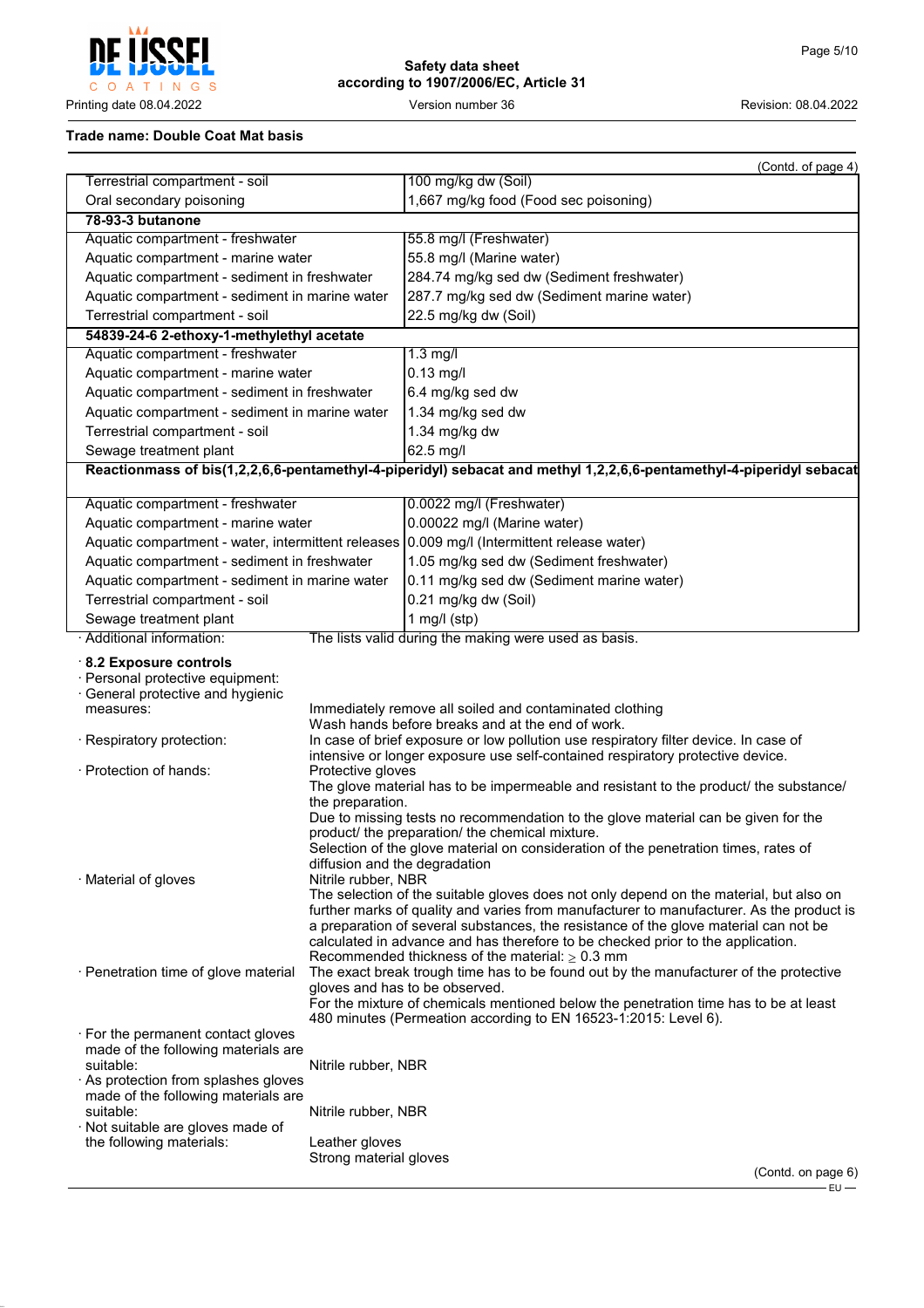(Contd. of page 5)

## **Trade name: Double Coat Mat basis**

| Eye protection.                                                                                                                                          | Tigritiy sealed goggles                                                                                   |
|----------------------------------------------------------------------------------------------------------------------------------------------------------|-----------------------------------------------------------------------------------------------------------|
| <b>SECTION 9: Physical and chemical properties</b>                                                                                                       |                                                                                                           |
| .9.1 Information on basic physical and chemical properties<br>· General Information<br>· Appearance:<br>Form:<br>Colour:<br>· Odour:<br>Odour threshold: | Fluid<br>According to product specification<br>Characteristic<br>Not determined.                          |
| · pH-value at 20 °C:                                                                                                                                     | 7                                                                                                         |
| · Change in condition<br>Melting point/freezing point:<br>Initial boiling point and boiling range: 100 °C                                                | Undetermined.                                                                                             |
| · Flash point:                                                                                                                                           | 44 °C (Pensky Martens, ASTM D93)                                                                          |
| · Flammability (solid, gas):                                                                                                                             | Not applicable.                                                                                           |
| · Ignition temperature:                                                                                                                                  | 315 °C                                                                                                    |
| · Decomposition temperature:                                                                                                                             | Not determined.                                                                                           |
| · Auto-ignition temperature:                                                                                                                             | Product is not selfigniting.                                                                              |
| · Explosive properties:                                                                                                                                  | Product is not explosive. However, formation of explosive air/vapour mixtures are<br>possible.            |
| $\cdot$ Explosion limits:<br>Lower:<br>Upper:                                                                                                            | 1.5 Vol %<br>10.8 Vol %                                                                                   |
| · Vapour pressure at 20 °C:                                                                                                                              | 3.4 hPa                                                                                                   |
| · Density at 20 °C:<br>· Relative density<br>· Vapour density<br>· Evaporation rate                                                                      | 1.357 g/cm <sup>3</sup> (DIN 51757, ASTM D 1298)<br>Not determined.<br>Not determined.<br>Not determined. |
| · Solubility in / Miscibility with<br>water:                                                                                                             | Not miscible or difficult to mix.                                                                         |
| · Partition coefficient: n-octanol/water:                                                                                                                | Not determined.                                                                                           |
| · Viscosity:<br>Dynamic:<br>Kinematic:                                                                                                                   | Not determined.<br>Not determined.                                                                        |
| · Solvent content:<br>Organic solvents:<br>VOC (2004/42/EC):                                                                                             | 37.0 %<br>36.98 %                                                                                         |
| Solids content:                                                                                                                                          | 67.7 %                                                                                                    |
| $\cdot$ 9.2 Other information                                                                                                                            | No further relevant information available.                                                                |
|                                                                                                                                                          |                                                                                                           |

| <b>SECTION 10: Stability and reactivity</b>                                     |                                                       |                  |
|---------------------------------------------------------------------------------|-------------------------------------------------------|------------------|
| $\cdot$ 10.1 Reactivity<br>10.2 Chemical stability<br>· Thermal decomposition / | No further relevant information available.            |                  |
| conditions to be avoided:<br>10.3 Possibility of hazardous                      | No decomposition if used according to specifications. |                  |
| reactions                                                                       | No dangerous reactions known.                         |                  |
| 10.4 Conditions to avoid                                                        | No further relevant information available.            |                  |
| $\cdot$ 10.5 Incompatible materials:<br>⋅ 10.6 Hazardous decomposition          | No further relevant information available.            |                  |
| products:                                                                       | No dangerous decomposition products known.            |                  |
|                                                                                 |                                                       | $(C_{\text{O}})$ |



· Eye protection: Tightly sealed goggles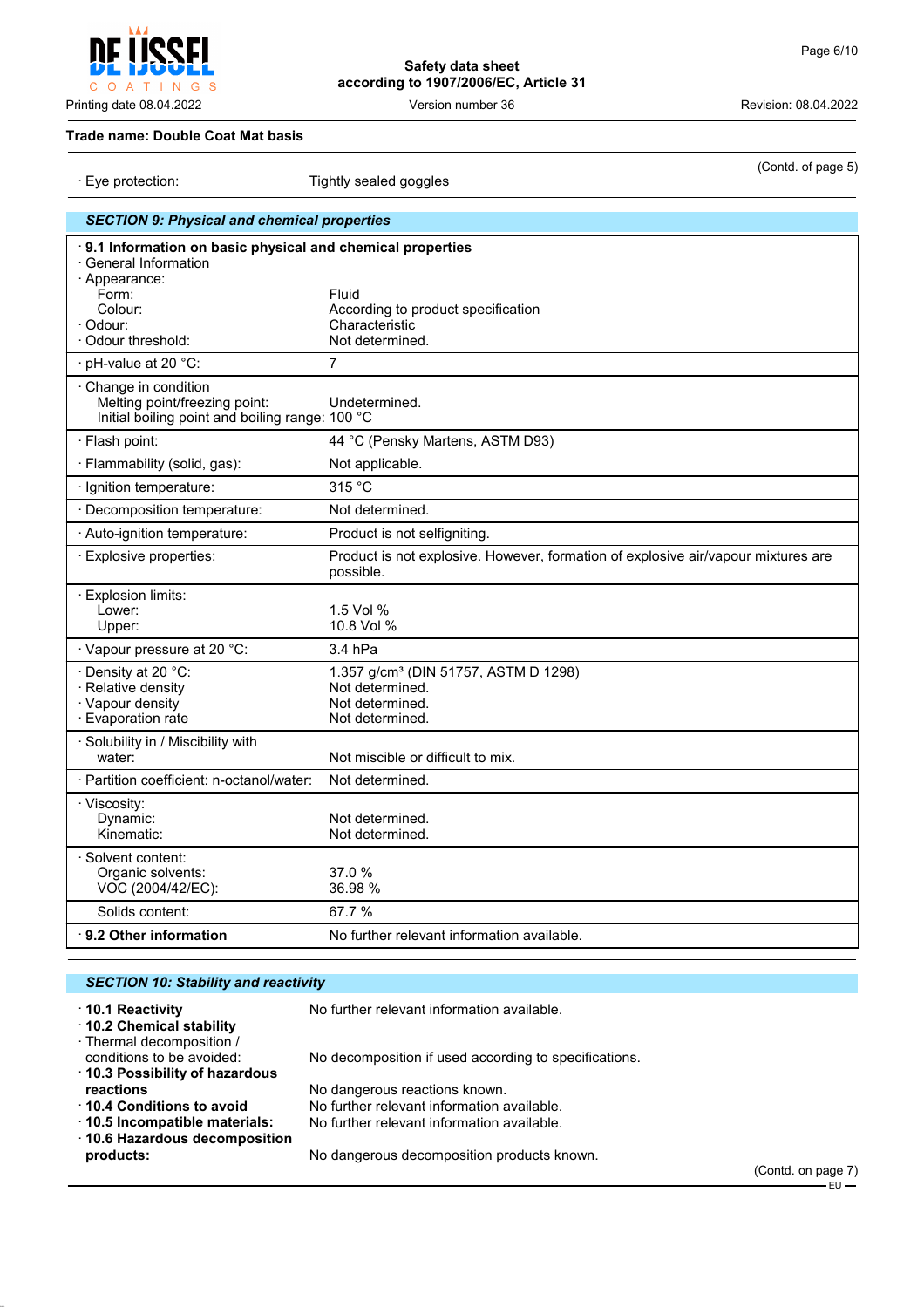#### **Trade name: Double Coat Mat basis**

(Contd. of page 6)

|                                                                                                            | (Conta. or pag                                                                                                                         |
|------------------------------------------------------------------------------------------------------------|----------------------------------------------------------------------------------------------------------------------------------------|
| <b>SECTION 11: Toxicological information</b>                                                               |                                                                                                                                        |
| 11.1 Information on toxicological effects<br>Acute toxicity<br>LD/LC50 values relevant for classification: | Based on available data, the classification criteria are not met.                                                                      |
| Components<br>Type                                                                                         | Value<br>Species                                                                                                                       |
| 108-65-6 2-methoxy-1-methylethyl acetate                                                                   |                                                                                                                                        |
| LD50 8,532 mg/kg (Rat)<br>Oral                                                                             |                                                                                                                                        |
| 13463-67-7 titanium dioxide                                                                                |                                                                                                                                        |
| LD50 > 20,000 mg/kg (Rat)<br>Oral                                                                          |                                                                                                                                        |
| Dermal LD50  > 10,000 mg/kg (Rabbit)                                                                       |                                                                                                                                        |
| 78-93-3 butanone                                                                                           |                                                                                                                                        |
| LD50 3,300 mg/kg (Rat)<br>Oral                                                                             |                                                                                                                                        |
| Dermal LD50 5,000 mg/kg (Rabbit)                                                                           |                                                                                                                                        |
| Primary irritant effect:                                                                                   |                                                                                                                                        |
| Skin corrosion/irritation                                                                                  | Based on available data, the classification criteria are not met.                                                                      |
| Serious eye damage/irritation                                                                              | Based on available data, the classification criteria are not met.                                                                      |
| Respiratory or skin sensitisation                                                                          | May cause an allergic skin reaction.                                                                                                   |
| Additional toxicological information:                                                                      |                                                                                                                                        |
|                                                                                                            | CMR effects (carcinogenity, mutagenicity and toxicity for reproduction)                                                                |
| Germ cell mutagenicity<br>Carcinogenicity                                                                  | Based on available data, the classification criteria are not met.<br>Based on available data, the classification criteria are not met. |
| Reproductive toxicity                                                                                      | Based on available data, the classification criteria are not met.                                                                      |
| STOT-single exposure                                                                                       | May cause drowsiness or dizziness.                                                                                                     |
| STOT-repeated exposure                                                                                     | Based on available data, the classification criteria are not met.                                                                      |
| Aspiration hazard                                                                                          | Based on available data, the classification criteria are not met.                                                                      |
|                                                                                                            |                                                                                                                                        |
| <b>SECTION 12: Ecological information</b>                                                                  |                                                                                                                                        |
| · 12.1 Toxicity                                                                                            |                                                                                                                                        |
| · Aquatic toxicity:                                                                                        | No further relevant information available.                                                                                             |
| · Type of test Effective concentration Method                                                              | Assessment                                                                                                                             |
| 108-65-6 2-methoxy-1-methylethyl acetate                                                                   |                                                                                                                                        |
| Inhalative   LC50/4 h   35.7 mg/l (Rat)                                                                    |                                                                                                                                        |
| 12.2 Persistence and                                                                                       |                                                                                                                                        |
| degradability                                                                                              | No further relevant information available.                                                                                             |
| 12.3 Bioaccumulative potential                                                                             | No further relevant information available.                                                                                             |
| 12.4 Mobility in soil                                                                                      | No further relevant information available.                                                                                             |
| Ecotoxical effects:                                                                                        |                                                                                                                                        |
| Remark:                                                                                                    | Harmful to fish                                                                                                                        |
| Additional ecological information:                                                                         |                                                                                                                                        |
| General notes:                                                                                             | Water hazard class 1 (German Regulation) (Self-assessment): slightly hazardous for<br>water                                            |
|                                                                                                            | Do not allow undiluted product or large quantities of it to reach ground water, water                                                  |
|                                                                                                            | course or sewage system.                                                                                                               |

|                                             | Harmful to aquatic organisms               |  |
|---------------------------------------------|--------------------------------------------|--|
| $+$ 12.5 Results of PBT and vPvB assessment |                                            |  |
| $\cdot$ PBT:                                | Not applicable.                            |  |
| · vPvB∶                                     | Not applicable.                            |  |
| 12.6 Other adverse effects                  | No further relevant information available. |  |

## *SECTION 13: Disposal considerations*

# · **13.1 Waste treatment methods**

Must not be disposed together with household garbage. Do not allow product to reach sewage system.

| · European waste cataloque |                                                                                        |  |  |
|----------------------------|----------------------------------------------------------------------------------------|--|--|
|                            | 08 00 00   WASTES FROM THE MANUFACTURE, FORMULATION, SUPPLY AND USE (MFSU) OF COATINGS |  |  |
|                            | (PAINTS, VARNISHES AND VITREOUS ENAMELS), ADHESIVES, SEALANTS AND PRINTING INKS        |  |  |
|                            | 08 01 00   wastes from MFSU and removal of paint and varnish                           |  |  |



Printing date 08.04.2022 Version number 36 Revision: 08.04.2022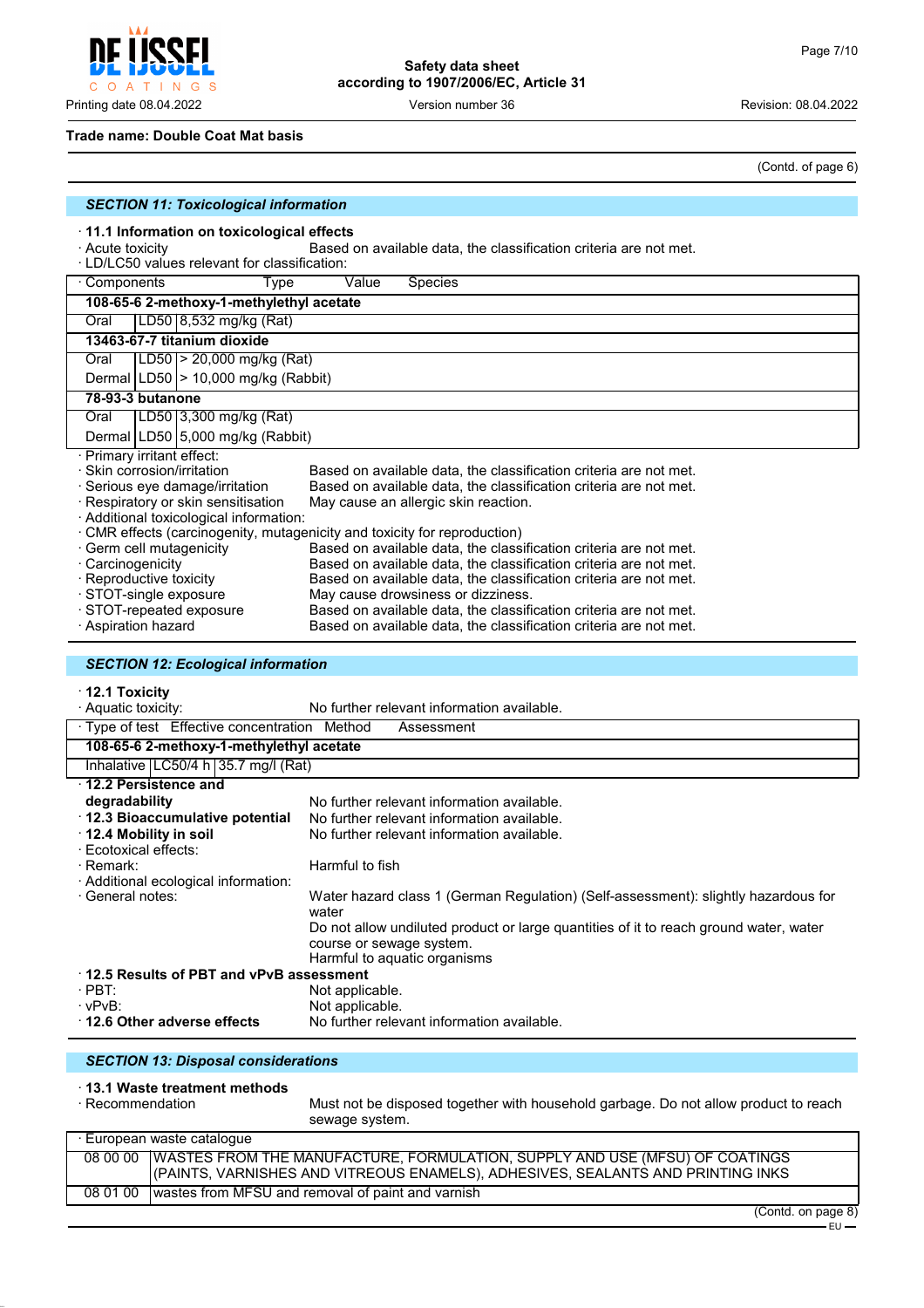Printing date 08.04.2022 **Version number 36** Version number 36 Revision: 08.04.2022

#### **Trade name: Double Coat Mat basis**

|                 | (Contd. of page 7)                                                                          |
|-----------------|---------------------------------------------------------------------------------------------|
|                 | 08 01 11* waste paint and varnish containing organic solvents or other hazardous substances |
| HP3             | l Flammable.                                                                                |
| HP <sub>5</sub> | Specific Target Organ Toxicity (STOT)/Aspiration Toxicity                                   |
| HP7             | Carcinogenic_                                                                               |
| <b>HP14</b>     | l Ecotoxic                                                                                  |

· Uncleaned packaging:

Disposal must be made according to official regulations.

| <b>SECTION 14: Transport information</b>                                                                                  |                                                                                                                             |
|---------------------------------------------------------------------------------------------------------------------------|-----------------------------------------------------------------------------------------------------------------------------|
| $\cdot$ 14.1 UN-Number<br>· ADR/RID/ADN, IMDG, IATA                                                                       | <b>UN1263</b>                                                                                                               |
| · 14.2 UN proper shipping name<br>· ADR/RID/ADN<br>· IMDG, IATA                                                           | 1263 PAINT<br><b>PAINT</b>                                                                                                  |
| 14.3 Transport hazard class(es)                                                                                           |                                                                                                                             |
| · ADR/RID/ADN<br>· Class<br>· Label                                                                                       | 3 (F1) Flammable liquids.<br>________________                                                                               |
| · IMDG, IATA<br>· Class<br>· Label                                                                                        | 3 Flammable liquids.<br>3                                                                                                   |
| 14.4 Packing group<br>· ADR/RID/ADN, IMDG, IATA                                                                           | $\mathbf{III}$                                                                                                              |
| 14.5 Environmental hazards:<br>· Marine pollutant:                                                                        | <b>No</b>                                                                                                                   |
| 14.6 Special precautions for user<br>· Hazard identification number (Kemler code):<br>· EMS Number:<br>· Stowage Category | Warning: Flammable liquids.<br>30<br>$F-E, S-E$<br>A                                                                        |
| 14.7 Transport in bulk according to Annex II of Marpol<br>and the IBC Code                                                | Not applicable.                                                                                                             |
| · Transport/Additional information:                                                                                       |                                                                                                                             |
| · ADR/RID/ADN<br>· Limited quantities (LQ)<br>· Excepted quantities (EQ)<br>· Transport category                          | 5L<br>Code: E1<br>Maximum net quantity per inner packaging: 30 ml<br>Maximum net quantity per outer packaging: 1000 ml<br>3 |
| · Tunnel restriction code<br>· Remarks:                                                                                   | D/E<br>In packsize up to 450 liter exempt from ADR according ADR<br>2.2.3.1.5.<br>_________________________                 |
| ∙IMDG<br>· Limited quantities (LQ)<br>· Excepted quantities (EQ)                                                          | 51<br>Code: E1<br>Maximum net quantity per inner packaging: 30 ml<br>Maximum net quantity per outer packaging: 1000 ml      |
| · Remarks:                                                                                                                | In packaging up to 30 litres excempt according to IMDG 2.3.2.5.                                                             |
| · UN "Model Regulation":                                                                                                  | UN 1263 PAINT, 3, III                                                                                                       |

# **SECTION 15: Regulatory information**

· **15.1 Safety, health and environmental regulations/legislation specific for the substance or mixture**

· Directive 2012/18/EU

· Named dangerous substances -

None of the ingredients is listed.

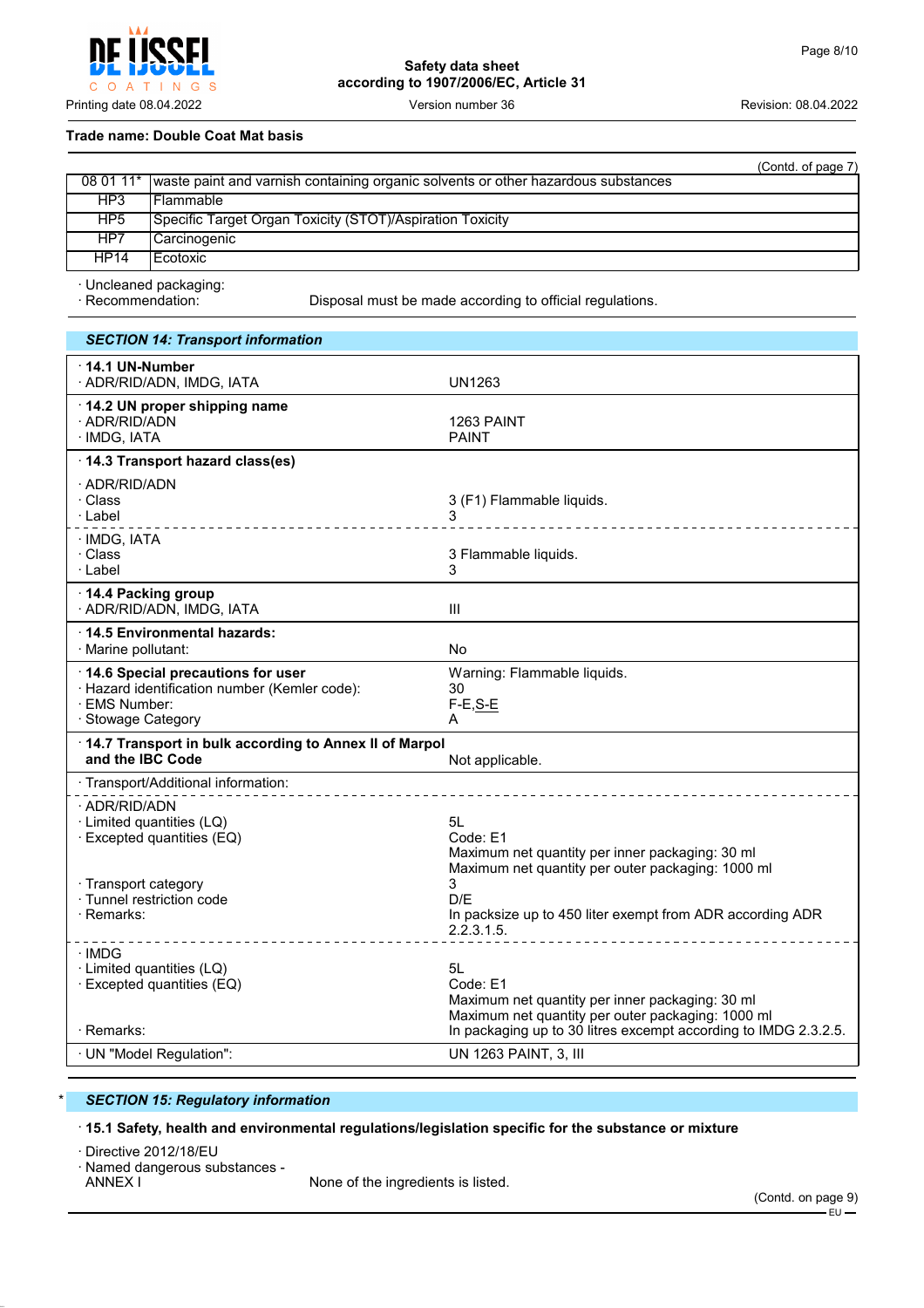Printing date 08.04.2022 **Version number 36** Version number 36 Revision: 08.04.2022

# **Trade name: Double Coat Mat basis**

ileeri

LIJO COATINGS

 $\overline{\mathbf{J}}$ 

| · Seveso category<br>· Qualifying quantity (tonnes) for the                                                                      | P5c FLAMMABLE LIQUIDS                                                        | (Contd. of page 8)                                                                                                                                    |
|----------------------------------------------------------------------------------------------------------------------------------|------------------------------------------------------------------------------|-------------------------------------------------------------------------------------------------------------------------------------------------------|
| application of lower-tier<br>requirements<br>Qualifying quantity (tonnes) for the                                                | $5,000$ t                                                                    |                                                                                                                                                       |
| application of upper-tier<br>requirements<br>· REGULATION (EC) No 1907/2006                                                      | 50,000 t                                                                     |                                                                                                                                                       |
| <b>ANNEX XVII</b>                                                                                                                | Conditions of restriction: 3                                                 |                                                                                                                                                       |
| – Annex II                                                                                                                       |                                                                              | · DIRECTIVE 2011/65/EU on the restriction of the use of certain hazardous substances in electrical and electronic equipment                           |
| None of the ingredients is listed.                                                                                               |                                                                              |                                                                                                                                                       |
| · REGULATION (EU) 2019/1148                                                                                                      |                                                                              |                                                                                                                                                       |
| None of the ingredients is listed.                                                                                               |                                                                              | · Annex I - RESTRICTED EXPLOSIVES PRECURSORS (Upper limit value for the purpose of licensing under Article 5(3))                                      |
|                                                                                                                                  |                                                                              |                                                                                                                                                       |
| · Annex II - REPORTABLE EXPLOSIVES PRECURSORS                                                                                    |                                                                              |                                                                                                                                                       |
| None of the ingredients is listed.                                                                                               |                                                                              |                                                                                                                                                       |
| · Regulation (EC) No 273/2004 on drug precursors                                                                                 |                                                                              |                                                                                                                                                       |
| 78-93-3 butanone                                                                                                                 |                                                                              | 3                                                                                                                                                     |
| 108-88-3 toluene                                                                                                                 |                                                                              | $\overline{3}$                                                                                                                                        |
| drug precursors                                                                                                                  |                                                                              | Regulation (EC) No 111/2005 laying down rules for the monitoring of trade between the Community and third countries in                                |
| 78-93-3 butanone                                                                                                                 |                                                                              | $\overline{3}$                                                                                                                                        |
| 108-88-3 toluene                                                                                                                 |                                                                              | $\overline{3}$                                                                                                                                        |
| · National regulations:                                                                                                          |                                                                              |                                                                                                                                                       |
| · Technical instructions (air):                                                                                                  | Share in %<br>Class<br><b>NK</b><br>37.0                                     |                                                                                                                                                       |
|                                                                                                                                  |                                                                              |                                                                                                                                                       |
| 15.2 Chemical safety<br>assessment:                                                                                              |                                                                              | A Chemical Safety Assessment has not been carried out.                                                                                                |
|                                                                                                                                  |                                                                              |                                                                                                                                                       |
| <b>SECTION 16: Other information</b><br>features and shall not establish a legally valid contractual relationship.               |                                                                              | This information is based on our present knowledge. However, this shall not constitute a guarantee for any specific product                           |
| · Relevant phrases                                                                                                               | H225 Highly flammable liquid and vapour.                                     |                                                                                                                                                       |
|                                                                                                                                  | H226 Flammable liquid and vapour.                                            |                                                                                                                                                       |
|                                                                                                                                  | H317 May cause an allergic skin reaction.                                    |                                                                                                                                                       |
|                                                                                                                                  | H319 Causes serious eye irritation.                                          |                                                                                                                                                       |
|                                                                                                                                  | H336 May cause drowsiness or dizziness.<br>H351 Suspected of causing cancer. |                                                                                                                                                       |
|                                                                                                                                  | H400 Very toxic to aquatic life.                                             |                                                                                                                                                       |
|                                                                                                                                  |                                                                              |                                                                                                                                                       |
|                                                                                                                                  |                                                                              | H410 Very toxic to aquatic life with long lasting effects.                                                                                            |
| · Classification according to<br>Regulation (EC) No 1272/2008                                                                    |                                                                              | The classification of the mixture is generally based on the calculation method using                                                                  |
|                                                                                                                                  |                                                                              | substance data according to Regulation (EC) No 1272/2008.                                                                                             |
| Flammable liquids<br>Skin sensitisation                                                                                          |                                                                              | On basis of test data                                                                                                                                 |
| Specific target organ toxicity (single exposure)<br>Hazardous to the aquatic environment - long-term (chronic)<br>aquatic hazard |                                                                              | The classification of the mixture is generally based on the<br>calculation method using substance data according to<br>Regulation (EC) No 1272/2008.  |
|                                                                                                                                  |                                                                              |                                                                                                                                                       |
| · Department issuing SDS:<br>· Contact:                                                                                          | Research and Development                                                     | Saïda El Asjadi, tel: +31 182 372177, e-mail: safety@de-ijssel-coatings.nl                                                                            |
| · Abbreviations and acronyms:                                                                                                    |                                                                              | RID: Règlement international concernant le transport des marchandises dangereuses par chemin de fer                                                   |
|                                                                                                                                  | ICAO: International Civil Aviation Organisation                              | (Regulations Concerning the International Transport of Dangerous Goods by Rail)                                                                       |
|                                                                                                                                  |                                                                              | ADR: Accord relatif au transport international des marchandises dangereuses par route (European Agreement                                             |
|                                                                                                                                  | IMDG: International Maritime Code for Dangerous Goods                        | Concerning the International Carriage of Dangerous Goods by Road)                                                                                     |
|                                                                                                                                  | IATA: International Air Transport Association                                | GHS: Globally Harmonised System of Classification and Labelling of Chemicals<br>EINECS: European Inventory of Existing Commercial Chemical Substances |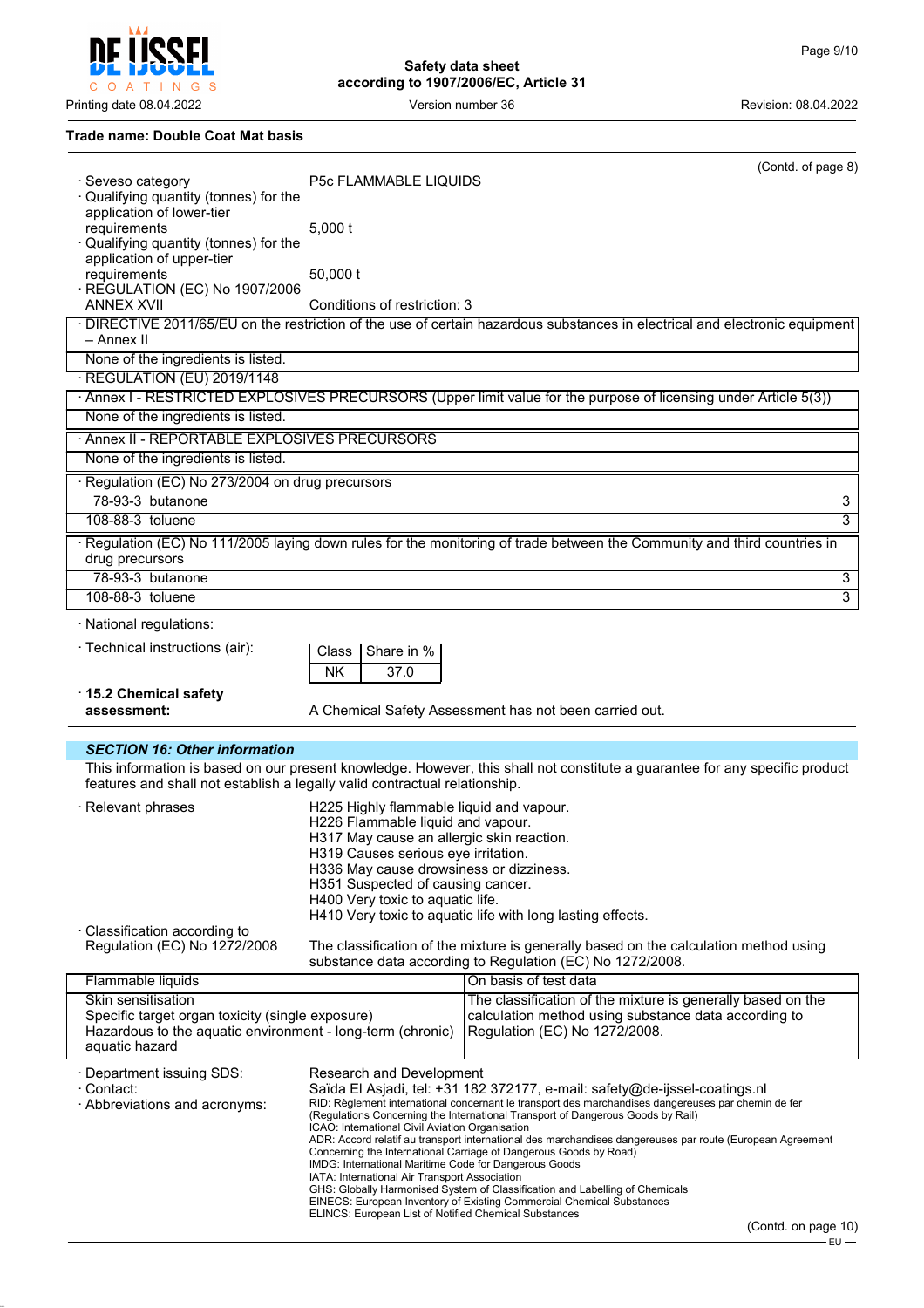$-EU$ 



# **Safety data sheet according to 1907/2006/EC, Article 31**

## **Trade name: Double Coat Mat basis**

| · Sources:                              | (Contd. of page 9)<br>CAS: Chemical Abstracts Service (division of the American Chemical Society)<br>VOC: Volatile Organic Compounds (USA, EU)<br>DNEL: Derived No-Effect Level (REACH)<br>PNEC: Predicted No-Effect Concentration (REACH)<br>LC50: Lethal concentration, 50 percent<br>LD50: Lethal dose, 50 percent<br>PBT: Persistent, Bioaccumulative and Toxic<br>vPvB: very Persistent and very Bioaccumulative<br>Flam. Lig. 2: Flammable liguids - Category 2<br>Flam. Lig. 3: Flammable liguids - Category 3<br>Eye Irrit. 2: Serious eye damage/eye irritation - Category 2<br>Skin Sens. 1: Skin sensitisation - Category 1<br>Skin Sens. 1A: Skin sensitisation - Category 1A<br>Carc. 2: Carcinogenicity - Category 2<br>STOT SE 3: Specific target organ toxicity (single exposure) – Category 3<br>Aquatic Acute 1: Hazardous to the aquatic environment - acute aquatic hazard – Category 1<br>Aquatic Chronic 1: Hazardous to the aquatic environment - long-term aquatic hazard – Category 1<br>Aquatic Chronic 3: Hazardous to the aquatic environment - long-term aquatic hazard - Category 3<br>Literature data and/or investigation reports are available through the manufacturer. |  |
|-----------------------------------------|-----------------------------------------------------------------------------------------------------------------------------------------------------------------------------------------------------------------------------------------------------------------------------------------------------------------------------------------------------------------------------------------------------------------------------------------------------------------------------------------------------------------------------------------------------------------------------------------------------------------------------------------------------------------------------------------------------------------------------------------------------------------------------------------------------------------------------------------------------------------------------------------------------------------------------------------------------------------------------------------------------------------------------------------------------------------------------------------------------------------------------------------------------------------------------------------------------------|--|
| $\cdot$ * Data compared to the previous |                                                                                                                                                                                                                                                                                                                                                                                                                                                                                                                                                                                                                                                                                                                                                                                                                                                                                                                                                                                                                                                                                                                                                                                                           |  |

version altered.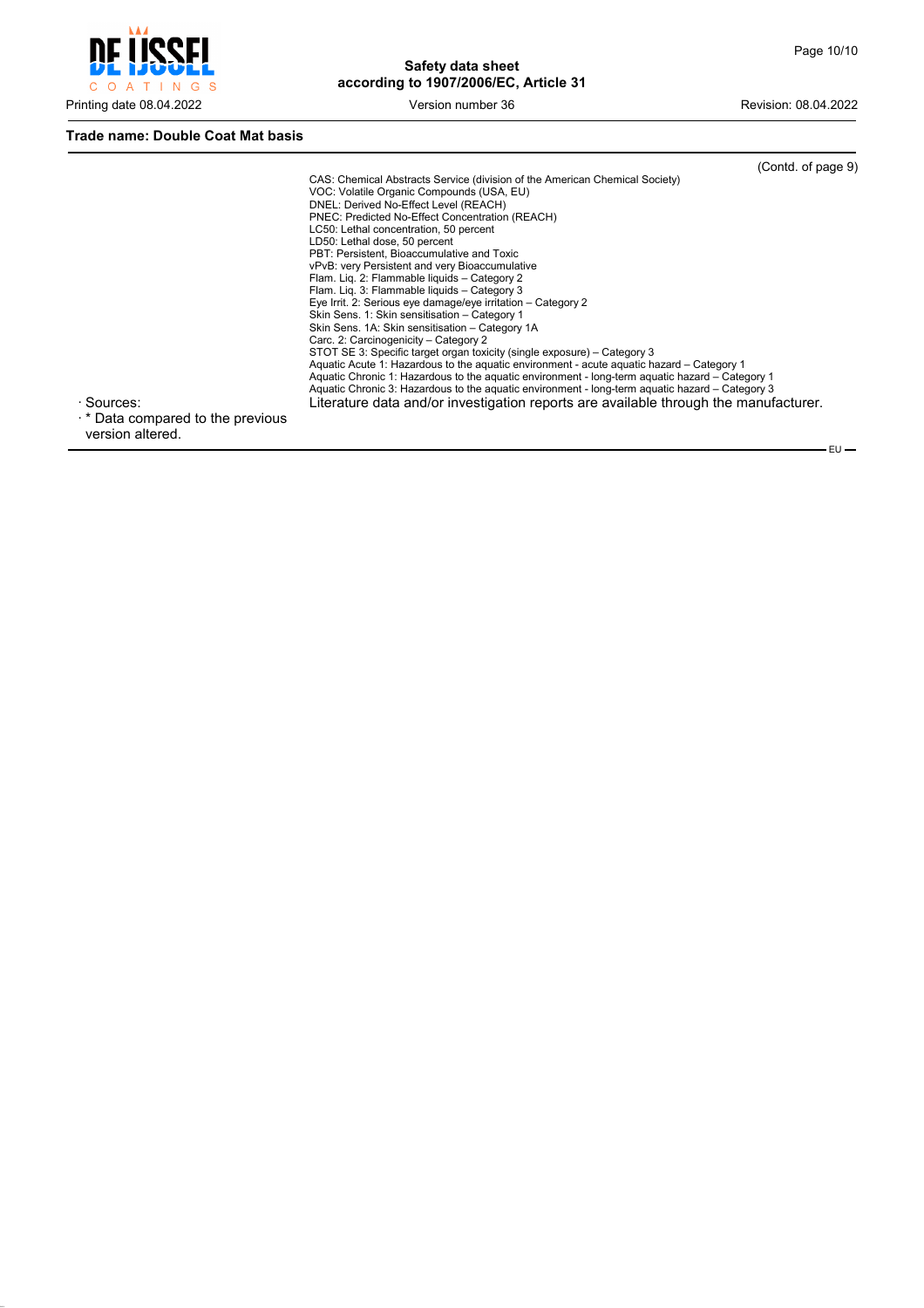

# *SECTION 1: Identification of the substance/mixture and of the company/undertaking*

| 1.1 Product identifier |  |
|------------------------|--|
|------------------------|--|

| $\cdot$ Trade name:                                  | <b>Double Coat hardener</b>                                                                                                                                                                        |
|------------------------------------------------------|----------------------------------------------------------------------------------------------------------------------------------------------------------------------------------------------------|
| · Article number:<br>$\cdot$ UFI:                    | 409<br>CPJ4-Q097-P006-4QDT                                                                                                                                                                         |
|                                                      | 1.2 Relevant identified uses of the substance or mixture and uses advised against                                                                                                                  |
| · Sector of Use                                      | SU3 Industrial uses: Uses of substances as such or in preparations at industrial sites<br>SU22 Professional uses: Public domain (administration, education, entertainment,<br>services, craftsmen) |
|                                                      | SU19 Building and construction work                                                                                                                                                                |
| · Product category                                   | PC9a Coatings and paints, thinners, paint removers                                                                                                                                                 |
| · Process category                                   | PROC19 Manual activities involving hand contact                                                                                                                                                    |
|                                                      | PROC7 Industrial spraying                                                                                                                                                                          |
|                                                      | PROC10 Roller application or brushing                                                                                                                                                              |
|                                                      | PROC11 Non industrial spraying                                                                                                                                                                     |
| · Environmental release category                     | ERC5 Use at industrial site leading to inclusion into/onto article                                                                                                                                 |
|                                                      | ERC8c Widespread use leading to inclusion into/onto article (indoor)                                                                                                                               |
|                                                      | ERC8f Widespread use leading to inclusion into/onto article (outdoor)                                                                                                                              |
| · Article category                                   | AC13 Plastic articles                                                                                                                                                                              |
|                                                      | AC7 Metal articles                                                                                                                                                                                 |
|                                                      | AC11 Wood articles                                                                                                                                                                                 |
|                                                      |                                                                                                                                                                                                    |
| Application of the substance / the                   |                                                                                                                                                                                                    |
| mixture                                              | See our technical datasheet for application details of this product.                                                                                                                               |
|                                                      | Isocyanate hardener for polyurethanes                                                                                                                                                              |
| 1.3 Details of the supplier of the safety data sheet |                                                                                                                                                                                                    |
| · Manufacturer/Supplier:                             | De IJssel Coatings BV, Centrumbaan 960, NL 2841 MH Moordrecht                                                                                                                                      |
|                                                      | Tel: +31 182 372177, E-mail: info@de-ijssel-coatings.nl                                                                                                                                            |
| · Further information obtainable                     |                                                                                                                                                                                                    |
|                                                      |                                                                                                                                                                                                    |
| from:                                                | Research and Development.                                                                                                                                                                          |
| 1.4 Emergency telephone                              |                                                                                                                                                                                                    |
| number:                                              | De IJssel Coatings BV, Tel. +31 182 372177, E-mail: safety@de-ijssel-coatings.nl<br>Office hours: working days from 08:00 to 17:00 hrs.                                                            |

# *SECTION 2: Hazards identification*

J.

| ⋅ 2.1 Classification of the substance or mixture<br>Classification according to Regulation (EC) No 1272/2008<br>$\langle \cdot \rangle$<br>GHS02 flame                                                                       |        |
|------------------------------------------------------------------------------------------------------------------------------------------------------------------------------------------------------------------------------|--------|
| Flam. Liq. 3 H226 Flammable liquid and vapour.                                                                                                                                                                               |        |
| GHS07                                                                                                                                                                                                                        |        |
| Acute Tox. 4 H332<br>Harmful if inhaled.                                                                                                                                                                                     |        |
| Skin Sens. 1 H317<br>May cause an allergic skin reaction.                                                                                                                                                                    |        |
| STOT SE 3 H335-H336 May cause respiratory irritation. May cause drowsiness or dizziness.                                                                                                                                     |        |
| 2.2 Label elements<br>$\cdot$ Labelling according to Regulation<br>(EC) No 1272/2008<br>The product is classified and labelled according to the CLP regulation.<br>· Hazard pictograms<br>GHS02 GHS07                        |        |
| · Signal word<br>Warning                                                                                                                                                                                                     |        |
| · Hazard-determining components of<br>labelling:<br>Hexamethyleen-1,6-diisocyanaat homopolymeer<br>2-methoxy-1-methylethyl acetate<br>3-isocyanatomethyl-3,5,5-trimethylcyclohexyl isocyanate<br>hexamethylene-di-isocyanate |        |
| · Hazard statements<br>H226<br>Flammable liquid and vapour.<br>Harmful if inhaled.<br>H332<br>H317<br>May cause an allergic skin reaction.<br>H335-H336 May cause respiratory irritation. May cause drowsiness or dizziness. |        |
| If medical advice is needed, have product container or label at hand.<br>P <sub>101</sub><br>· Precautionary statements<br>P <sub>102</sub><br>Keep out of reach of children.                                                |        |
| (Contd. on page 2)                                                                                                                                                                                                           | $EU -$ |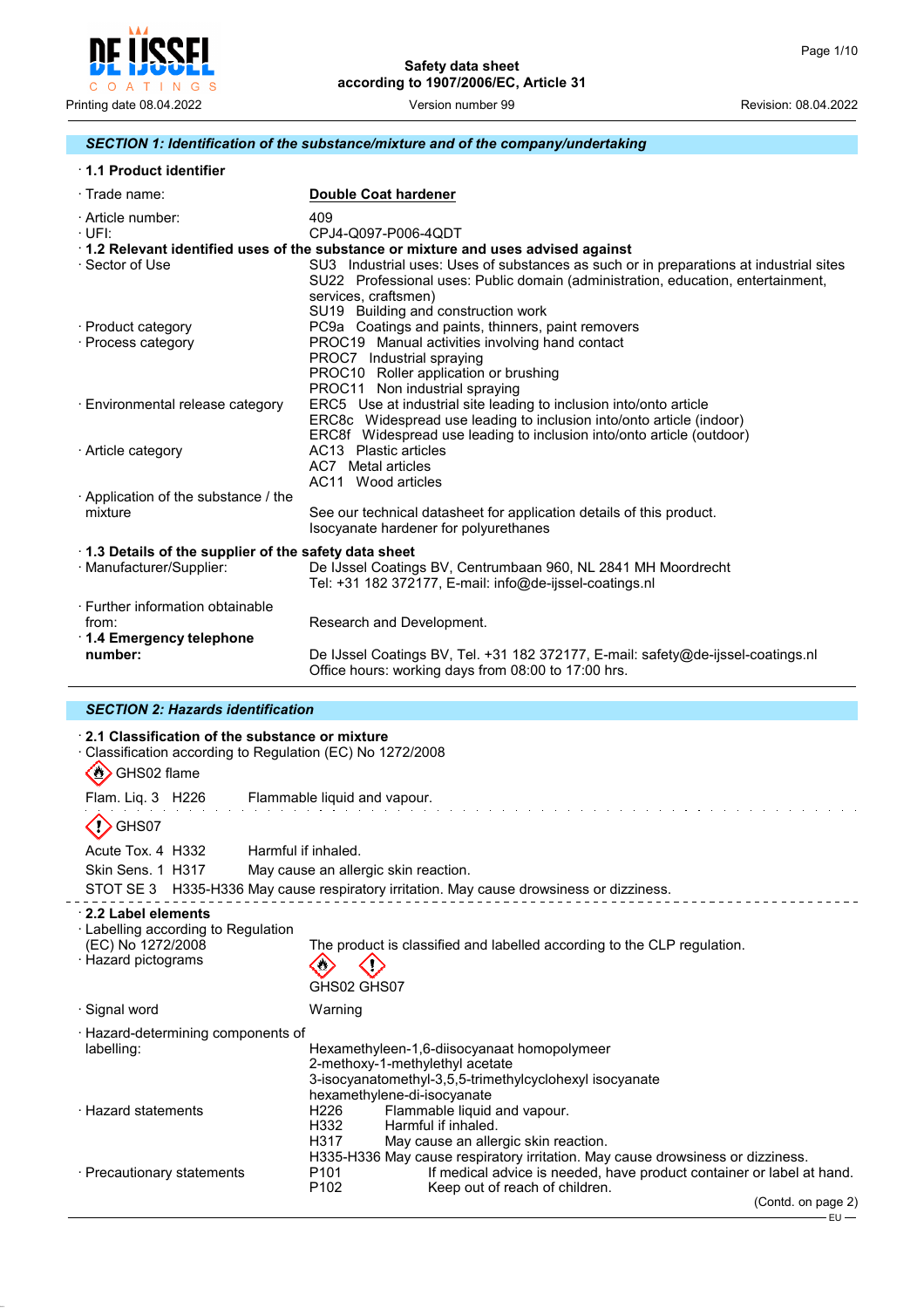

#### **Trade name: Double Coat hardener**

|                                      |                  | (Contd. of page 1)                                                                                                        |
|--------------------------------------|------------------|---------------------------------------------------------------------------------------------------------------------------|
|                                      | P <sub>103</sub> | Read carefully and follow all instructions.                                                                               |
|                                      | P <sub>210</sub> | Keep away from heat, hot surfaces, sparks, open flames and other<br>ignition sources. No smoking.                         |
|                                      | P <sub>261</sub> | Avoid breathing mist/vapours/spray.                                                                                       |
|                                      | P <sub>280</sub> | Wear protective gloves/protective clothing/eye protection/face<br>protection/hearing protection.                          |
|                                      |                  | P303+P361+P353 IF ON SKIN (or hair): Take off immediately all contaminated clothing.<br>Rinse skin with water for shower. |
|                                      | P405             | Store locked up.                                                                                                          |
|                                      | P <sub>501</sub> | Dispose of contents/container in accordance with local/regional/<br>national/international regulations.                   |
| · Additional information:            |                  | As from 24 August 2023 adequate training is required before industrial or professional                                    |
|                                      | use.             |                                                                                                                           |
| 2.3 Other hazards                    |                  |                                                                                                                           |
| · Results of PBT and vPvB assessment |                  |                                                                                                                           |

· PBT: Not applicable.

· vPvB: Not applicable.

# *SECTION 3: Composition/information on ingredients*

· **3.2 Chemical characterisation: Mixtures** Mixture of substances listed below with nonhazardous additions.

| · Dangerous components:    |                                                                                 |               |
|----------------------------|---------------------------------------------------------------------------------|---------------|
| CAS: 28182-81-2            | Hexamethyleen-1,6-diisocyanaat homopolymeer                                     | $50 - 100\%$  |
| NLP: 500-060-2             | Decree Tox. 4, H332; Skin Sens. 1, H317; STOT SE 3, H335                        |               |
| Reg.nr.: 01-2119488934-20  |                                                                                 |               |
| CAS: 108-65-6              | 2-methoxy-1-methylethyl acetate                                                 | $25 - 50%$    |
| EINECS: 203-603-9          | ♦ Flam. Liq. 3, H226; ♦ STOT SE 3, H336                                         |               |
| Index number: 607-195-00-7 |                                                                                 |               |
| Reg.nr.: 01-2119475791-29  |                                                                                 |               |
| CAS: 141-78-6              | ethyl acetate                                                                   | $1 - 2.5%$    |
| EINECS: 205-500-4          | <b>Example 2, H225; &lt;2&gt;</b> Eye Irrit. 2, H319; STOT SE 3, H336           |               |
| Index number: 607-022-00-5 |                                                                                 |               |
| Reg.nr.: 01-2119475103-46  |                                                                                 |               |
| CAS: 4098-71-9             | 3-isocyanatomethyl-3,5,5-trimethylcyclohexyl isocyanate                         | $0.1 - 0.5\%$ |
| EINECS: 223-861-6          | Acute Tox. 3, H331; CRESP. Sens. 1, H334; CA Aquatic Chronic 2, H411;           |               |
| Index number: 615-008-00-5 | Skin Irrit. 2, H315; Eye Irrit. 2, H319; Skin Sens. 1, H317; STOT SE 3, H335    |               |
| Reg.nr.: 01-2119490408-31  | Specific concentration limits: Resp. Sens. 1; H334: $C \ge 0.5$ %               |               |
|                            | Skin Sens. 1; H317: C ≥ 0.5 %                                                   |               |
| CAS: 822-06-0              | hexamethylene-di-isocyanate                                                     | $0.1 - 0.5\%$ |
| EINECS: 212-485-8          | → Acute Tox. 3, H311; Acute Tox. 2, H330; → Resp. Sens. 1, H334; ① Acute        |               |
| Index number: 615-011-00-1 | Tox. 4, H302; Skin Irrit. 2, H315; Eye Irrit. 2, H319; Skin Sens. 1, H317; STOT |               |
| Reg.nr.: 01-2119457571-37  | SE 3, H335                                                                      |               |
|                            | Specific concentration limits: Resp. Sens. 1; H334: $C \ge 0.5$ %               |               |
|                            | Skin Sens. 1; H317: C ≥ 0.5 %                                                   |               |
| · Additional information:  | For the wording of the listed hazard phrases refer to section 16.               |               |

## *SECTION 4: First aid measures*

| 4.1 Description of first aid measures |                                                                                      |
|---------------------------------------|--------------------------------------------------------------------------------------|
| · General information:                | Immediately remove any clothing soiled by the product.                               |
|                                       | Symptoms of poisoning may even occur after several hours; therefore medical          |
|                                       | observation for at least 48 hours after the accident.                                |
| · After inhalation:                   | Supply fresh air and to be sure call for a doctor.                                   |
|                                       | In case of unconsciousness place patient stably in side position for transportation. |
| · After skin contact:                 | Immediately wash with water and soap and rinse thoroughly.                           |
| ⋅ After eye contact:                  | Rinse opened eye for several minutes under running water.                            |
| · After swallowing:                   | If symptoms persist consult doctor.                                                  |
| 4.2 Most important symptoms           |                                                                                      |
| and effects, both acute and           |                                                                                      |
| delayed                               | No further relevant information available.                                           |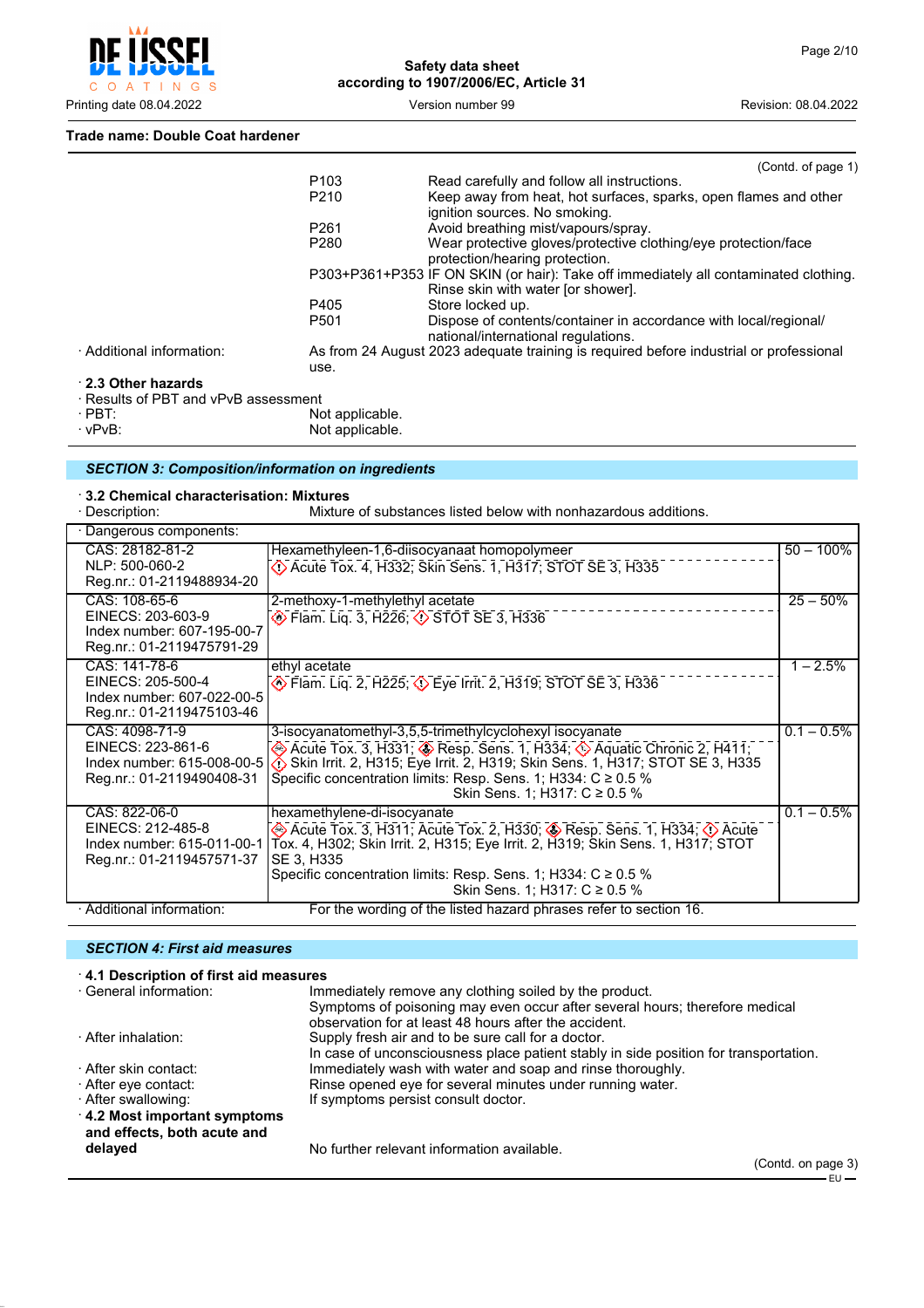#### **Trade name: Double Coat hardener**

| 4.3 Indication of any immediate                                                                 | (Contd. of page 2)                                                                                                                                                                                                                                             |
|-------------------------------------------------------------------------------------------------|----------------------------------------------------------------------------------------------------------------------------------------------------------------------------------------------------------------------------------------------------------------|
| medical attention and special                                                                   |                                                                                                                                                                                                                                                                |
| treatment needed                                                                                | No further relevant information available.                                                                                                                                                                                                                     |
|                                                                                                 |                                                                                                                                                                                                                                                                |
| <b>SECTION 5: Firefighting measures</b>                                                         |                                                                                                                                                                                                                                                                |
| ⋅5.1 Extinguishing media<br>· Suitable extinguishing agents:<br>· For safety reasons unsuitable | CO2 or powder. Fight larger fires with alcohol resistant foam.                                                                                                                                                                                                 |
| extinguishing agents:                                                                           | Water with full jet                                                                                                                                                                                                                                            |
| · 5.2 Special hazards arising from<br>the substance or mixture<br>· 5.3 Advice for firefighters | No further relevant information available.                                                                                                                                                                                                                     |
| · Protective equipment:                                                                         | Mouth respiratory protective device.                                                                                                                                                                                                                           |
|                                                                                                 |                                                                                                                                                                                                                                                                |
| <b>SECTION 6: Accidental release measures</b>                                                   |                                                                                                                                                                                                                                                                |
| 6.1 Personal precautions,<br>protective equipment and                                           |                                                                                                                                                                                                                                                                |
| emergency procedures<br>6.2 Environmental precautions:<br>6.3 Methods and material for          | Wear protective equipment. Keep unprotected persons away.<br>Do not allow to enter sewers/ surface or ground water.                                                                                                                                            |
| containment and cleaning up:                                                                    | Absorb with liquid-binding material (sand, diatomite, acid binders, universal binders,<br>sawdust).                                                                                                                                                            |
| 6.4 Reference to other sections                                                                 | Dispose contaminated material as waste according to item 13.<br>Ensure adequate ventilation.<br>See Section 7 for information on safe handling.<br>See Section 8 for information on personal protection equipment.<br>See Section 13 for disposal information. |
|                                                                                                 |                                                                                                                                                                                                                                                                |
|                                                                                                 |                                                                                                                                                                                                                                                                |
| <b>SECTION 7: Handling and storage</b>                                                          |                                                                                                                                                                                                                                                                |
| 17.1 Precautions for safe<br>handling                                                           | Ensure good ventilation/exhaustion at the workplace.<br>Prevent formation of aerosols.                                                                                                                                                                         |
| · Information about fire - and<br>explosion protection:                                         | Keep ignition sources away - Do not smoke.                                                                                                                                                                                                                     |
|                                                                                                 | Protect against electrostatic charges.                                                                                                                                                                                                                         |
| .7.2 Conditions for safe storage, including any incompatibilities<br>· Storage:                 |                                                                                                                                                                                                                                                                |
| Requirements to be met by<br>storerooms and receptacles:                                        | No special requirements.                                                                                                                                                                                                                                       |
| Information about storage in one<br>common storage facility:                                    | Not required.                                                                                                                                                                                                                                                  |
| · Further information about storage<br>conditions:                                              | Keep container tightly sealed.                                                                                                                                                                                                                                 |
| · Recommended storage                                                                           |                                                                                                                                                                                                                                                                |
| temperature:<br>$\cdot$ 7.3 Specific end use(s)                                                 | $5 - 30$<br>No further relevant information available.                                                                                                                                                                                                         |
|                                                                                                 |                                                                                                                                                                                                                                                                |
| <b>SECTION 8: Exposure controls/personal protection</b>                                         |                                                                                                                                                                                                                                                                |
| 8.1 Control parameters<br>· Additional information about<br>design of technical facilities:     | No further data; see item 7.                                                                                                                                                                                                                                   |
| · Ingredients with limit values that require monitoring at the workplace:                       |                                                                                                                                                                                                                                                                |
| 108-65-6 2-methoxy-1-methylethyl acetate<br>$IOFINI$ Chest tesse value: EEQ see/se3, 400 s      |                                                                                                                                                                                                                                                                |

IOELV Short-term value: 550 mg/m<sup>3</sup>, 100 ppm Long-term value: 275 mg/mª, 50 ppm Skin

(Contd. on page 4)

– EU –



Printing date 08.04.2022 **Version number 99** Version number 99 Revision: 08.04.2022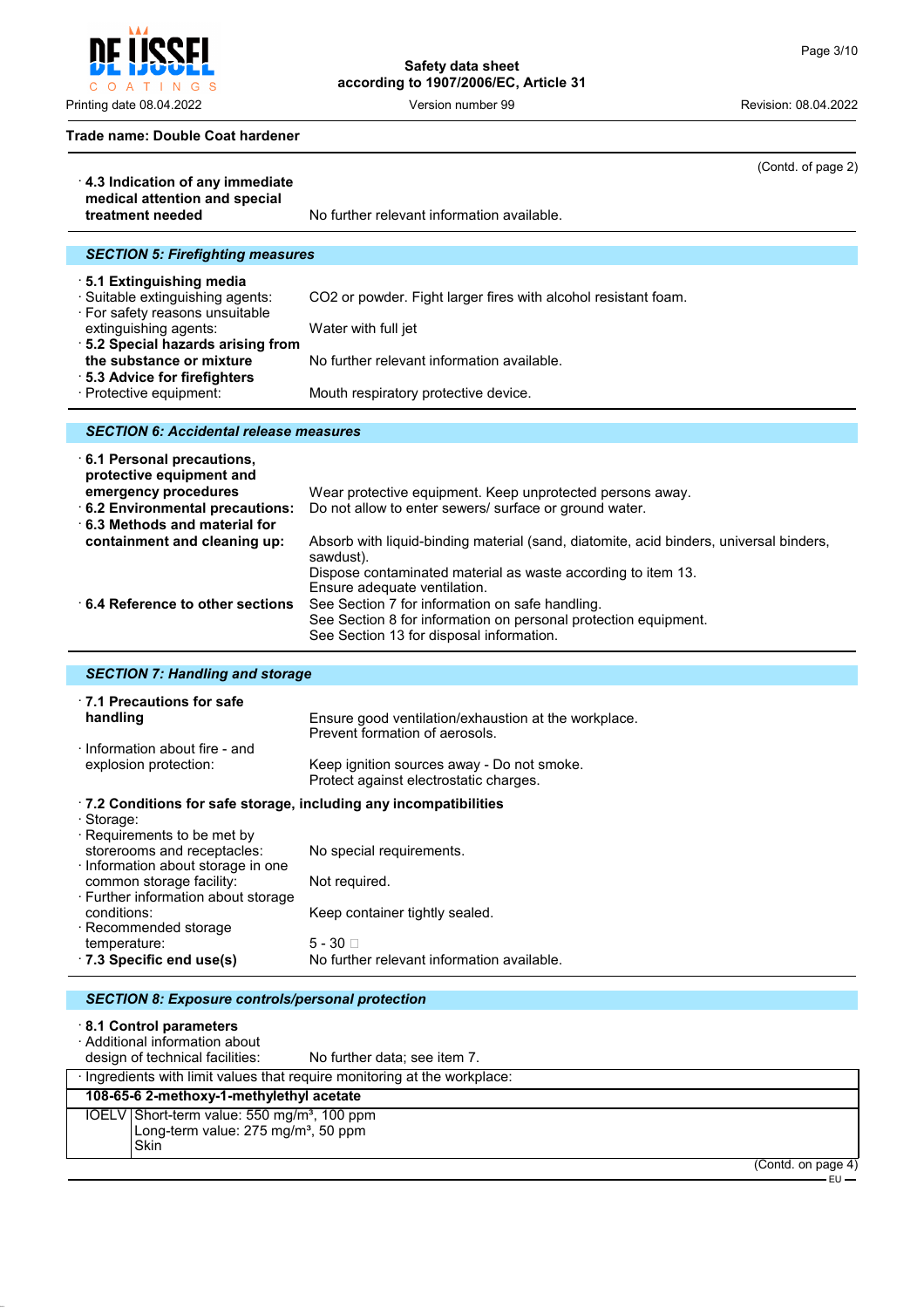

## **Trade name: Double Coat hardener**

|                                                                                             |                                                                                                              |                                 |                                                                                         | (Contd. of page 3)      |
|---------------------------------------------------------------------------------------------|--------------------------------------------------------------------------------------------------------------|---------------------------------|-----------------------------------------------------------------------------------------|-------------------------|
|                                                                                             | 141-78-6 ethyl acetate                                                                                       |                                 |                                                                                         |                         |
|                                                                                             | IOELV Short-term value: 1468 mg/m <sup>3</sup> , 400 ppm<br>Long-term value: 734 mg/m <sup>3</sup> , 200 ppm |                                 |                                                                                         |                         |
|                                                                                             |                                                                                                              |                                 |                                                                                         |                         |
|                                                                                             | · DNEL (Derived No Effect Level) for workers                                                                 |                                 |                                                                                         |                         |
|                                                                                             | 28182-81-2 Hexamethyleen-1,6-diisocyanaat homopolymeer                                                       |                                 |                                                                                         |                         |
|                                                                                             | Inhalative Acute - local effects, worker                                                                     | 1 mg/m <sup>3</sup> (Worker)    |                                                                                         |                         |
|                                                                                             | Long-term - local effects, worker<br>108-65-6 2-methoxy-1-methylethyl acetate                                | 0.5 mg/m <sup>3</sup> (Worker)  |                                                                                         |                         |
| Dermal                                                                                      | Long-term - systemic effects, worker                                                                         |                                 | 153.5 mg/kg bw/day (Worker)                                                             |                         |
|                                                                                             | Inhalative   Long-term - systemic effects, worker                                                            | 275 mg/m <sup>3</sup> (Worker)  |                                                                                         |                         |
|                                                                                             | 141-78-6 ethyl acetate                                                                                       |                                 |                                                                                         |                         |
| Dermal                                                                                      | Long-term - systemic effects, worker 63 mg/kg bw/day (Worker)                                                |                                 |                                                                                         |                         |
|                                                                                             | Inhalative   Acute - systemic effects, worker                                                                |                                 | 1,468 mg/m <sup>3</sup> (Worker)                                                        |                         |
|                                                                                             | Acute - local effects, worker                                                                                |                                 | 1,468 mg/m <sup>3</sup> (Worker)                                                        |                         |
|                                                                                             | Long-term - systemic effects, worker 34 mg/m <sup>3</sup> (Worker)                                           |                                 |                                                                                         |                         |
|                                                                                             |                                                                                                              |                                 |                                                                                         |                         |
|                                                                                             | Long-term - local effects, worker<br>822-06-0 hexamethylene-di-isocyanate                                    | 734 mg/m <sup>3</sup> (Worker)  |                                                                                         |                         |
|                                                                                             | Inhalative   Acute - systemic effects, worker                                                                | 0.07 mg/m <sup>3</sup> (Worker) |                                                                                         |                         |
|                                                                                             | Long-term - systemic effects, worker 0.035 mg/m <sup>3</sup> (Worker)                                        |                                 |                                                                                         |                         |
|                                                                                             | Long-term - local effects, worker                                                                            |                                 | $0.035$ mg/m <sup>3</sup> (Worker)                                                      |                         |
|                                                                                             |                                                                                                              |                                 |                                                                                         |                         |
|                                                                                             | DNEL (Derived No Effect Level) for the general population                                                    |                                 |                                                                                         |                         |
|                                                                                             | 108-65-6 2-methoxy-1-methylethyl acetate                                                                     |                                 |                                                                                         |                         |
| Oral                                                                                        |                                                                                                              |                                 | Long-term - systemic effects, general population 1.67 mg/kg bw/day (General population) |                         |
| Dermal                                                                                      |                                                                                                              |                                 | Long-term - systemic effects, general population 54.8 mg/kg bw/day (General population) |                         |
|                                                                                             | Inhalative Long-term - systemic effects, general population $33 \text{ mg/m}^3$ (General population)         |                                 |                                                                                         |                         |
|                                                                                             | 141-78-6 ethyl acetate                                                                                       |                                 |                                                                                         |                         |
| Oral                                                                                        |                                                                                                              |                                 | Long-term - systemic effects, general population 4.5 mg/kg bw/day (General population)  |                         |
| Dermal                                                                                      | Long-term - systemic effects, general population 37 mg/kg bw/day (General population)                        |                                 |                                                                                         |                         |
| Inhalative Acute - systemic effects, general population                                     |                                                                                                              |                                 | 734 mg/m <sup>3</sup> (General population)                                              |                         |
| Acute - local effects, general population                                                   |                                                                                                              |                                 | 734 mg/m <sup>3</sup> (General population)                                              |                         |
| Long-term - systemic effects, general population 367 mg/m <sup>3</sup> (General population) |                                                                                                              |                                 |                                                                                         |                         |
|                                                                                             | 367 mg/m <sup>3</sup> (General population)<br>Long-term - local effects, general population                  |                                 |                                                                                         |                         |
|                                                                                             | · PNEC (Predicted No Effect Concentration) values                                                            |                                 |                                                                                         |                         |
|                                                                                             | 28182-81-2 Hexamethyleen-1,6-diisocyanaat homopolymeer                                                       |                                 |                                                                                         |                         |
|                                                                                             | Aquatic compartment - freshwater                                                                             |                                 | 0.199 mg/l (Freshwater)                                                                 |                         |
|                                                                                             | Aquatic compartment - marine water                                                                           |                                 | 0.0199 mg/l (Marine water)                                                              |                         |
|                                                                                             | Aquatic compartment - sediment in freshwater                                                                 |                                 | 44,551 mg/kg sed dw (Sediment freshwater)                                               |                         |
| Aquatic compartment - sediment in marine water                                              |                                                                                                              |                                 | 4,455 mg/kg sed dw (Sediment marine water)                                              |                         |
|                                                                                             | Terrestrial compartment - soil                                                                               |                                 | 8,884 mg/kg dw (Soil)                                                                   |                         |
| Sewage treatment plant                                                                      |                                                                                                              | 100 mg/l (stp)                  |                                                                                         |                         |
|                                                                                             | 108-65-6 2-methoxy-1-methylethyl acetate                                                                     |                                 |                                                                                         |                         |
|                                                                                             | Aquatic compartment - freshwater                                                                             |                                 | 0.635 mg/l (Freshwater)                                                                 |                         |
|                                                                                             | Aquatic compartment - marine water                                                                           | 0.0635 mg/l (Marine water)      |                                                                                         |                         |
| Aquatic compartment - water, intermittent releases 6.35 mg/l (Intermittent release water)   |                                                                                                              |                                 |                                                                                         |                         |
| Aquatic compartment - sediment in freshwater                                                |                                                                                                              |                                 | 3.29 mg/kg sed dw (Sediment freshwater)                                                 |                         |
| Aquatic compartment - sediment in marine water                                              |                                                                                                              |                                 | 0.329 mg/kg sed dw (Marine water)                                                       |                         |
| Terrestrial compartment - soil                                                              |                                                                                                              |                                 | 0.29 mg/kg dw (Soil)                                                                    |                         |
| Sewage treatment plant                                                                      |                                                                                                              |                                 | 100 mg/l (stp)                                                                          |                         |
|                                                                                             | 141-78-6 ethyl acetate                                                                                       |                                 |                                                                                         |                         |
|                                                                                             | Aquatic compartment - freshwater                                                                             |                                 | 0.26 mg/l (Freshwater)                                                                  |                         |
|                                                                                             | Aquatic compartment - marine water                                                                           |                                 | 0.026 mg/l (Marine water)                                                               |                         |
| Aquatic compartment - sediment in freshwater                                                |                                                                                                              |                                 | 0.34 mg/kg sed dw (Sediment freshwater)                                                 |                         |
|                                                                                             | Aquatic compartment - sediment in marine water<br>0.034 mg/kg sed dw (Sediment marine water)                 |                                 |                                                                                         |                         |
|                                                                                             |                                                                                                              |                                 |                                                                                         | $($ Contd. on page $5)$ |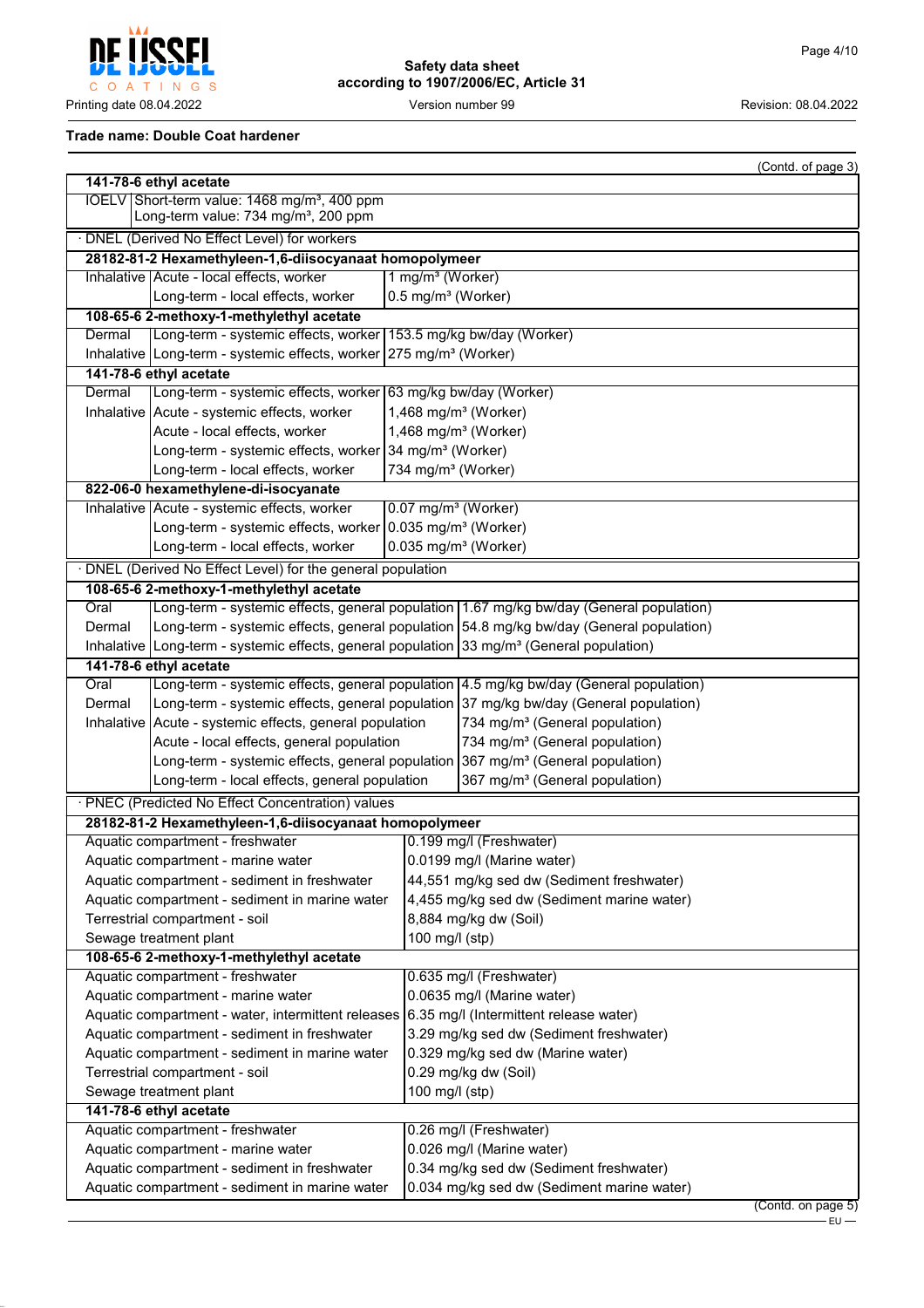O A T I N G S

# **Safety data sheet according to 1907/2006/EC, Article 31**

Printing date 08.04.2022 Version number 99 Revision: 08.04.2022

#### **Trade name: Double Coat hardener**

|                                                                                                                                                                     |                                                                          | (Contd. of page 4)                                                                                                                                                                                                                                                                                                                                                                                                                                                                                                                                                                                                                                   |
|---------------------------------------------------------------------------------------------------------------------------------------------------------------------|--------------------------------------------------------------------------|------------------------------------------------------------------------------------------------------------------------------------------------------------------------------------------------------------------------------------------------------------------------------------------------------------------------------------------------------------------------------------------------------------------------------------------------------------------------------------------------------------------------------------------------------------------------------------------------------------------------------------------------------|
| Terrestrial compartment - soil                                                                                                                                      |                                                                          | 0.22 mg/kg dw (Soil)                                                                                                                                                                                                                                                                                                                                                                                                                                                                                                                                                                                                                                 |
| Sewage treatment plant                                                                                                                                              |                                                                          | 650 mg/l (stp)                                                                                                                                                                                                                                                                                                                                                                                                                                                                                                                                                                                                                                       |
| 822-06-0 hexamethylene-di-isocyanate                                                                                                                                |                                                                          |                                                                                                                                                                                                                                                                                                                                                                                                                                                                                                                                                                                                                                                      |
| Aquatic compartment - freshwater                                                                                                                                    |                                                                          | 0.0774 mg/l (Freshwater)                                                                                                                                                                                                                                                                                                                                                                                                                                                                                                                                                                                                                             |
| Aquatic compartment - marine water                                                                                                                                  |                                                                          | 0.00774 mg/l (Marine water)                                                                                                                                                                                                                                                                                                                                                                                                                                                                                                                                                                                                                          |
| Aquatic compartment - sediment in freshwater                                                                                                                        |                                                                          | 0.01334 mg/kg sed dw (Sediment freshwater)                                                                                                                                                                                                                                                                                                                                                                                                                                                                                                                                                                                                           |
| Aquatic compartment - sediment in marine water                                                                                                                      |                                                                          | 0.001334 mg/kg sed dw (Sediment marine water)                                                                                                                                                                                                                                                                                                                                                                                                                                                                                                                                                                                                        |
| Terrestrial compartment - soil                                                                                                                                      |                                                                          | 0.0026 mg/kg dw (Soil)                                                                                                                                                                                                                                                                                                                                                                                                                                                                                                                                                                                                                               |
| Sewage treatment plant                                                                                                                                              |                                                                          | 8.42 mg/l (stp)                                                                                                                                                                                                                                                                                                                                                                                                                                                                                                                                                                                                                                      |
| · Additional information:                                                                                                                                           |                                                                          | The lists valid during the making were used as basis.                                                                                                                                                                                                                                                                                                                                                                                                                                                                                                                                                                                                |
| 8.2 Exposure controls<br>· Personal protective equipment:<br>General protective and hygienic<br>measures:                                                           |                                                                          | Immediately remove all soiled and contaminated clothing<br>Wash hands before breaks and at the end of work.                                                                                                                                                                                                                                                                                                                                                                                                                                                                                                                                          |
| · Respiratory protection:                                                                                                                                           |                                                                          | In case of brief exposure or low pollution use respiratory filter device. In case of<br>intensive or longer exposure use self-contained respiratory protective device.                                                                                                                                                                                                                                                                                                                                                                                                                                                                               |
| · Protection of hands:                                                                                                                                              | Protective gloves                                                        | The glove material has to be impermeable and resistant to the product/ the substance/                                                                                                                                                                                                                                                                                                                                                                                                                                                                                                                                                                |
| · Material of gloves                                                                                                                                                | the preparation.<br>diffusion and the degradation<br>Nitrile rubber, NBR | Due to missing tests no recommendation to the glove material can be given for the<br>product/ the preparation/ the chemical mixture.<br>Selection of the glove material on consideration of the penetration times, rates of<br>The selection of the suitable gloves does not only depend on the material, but also on<br>further marks of quality and varies from manufacturer to manufacturer. As the product is<br>a preparation of several substances, the resistance of the glove material can not be<br>calculated in advance and has therefore to be checked prior to the application.<br>Recommended thickness of the material: $\geq 0.3$ mm |
| · Penetration time of glove material                                                                                                                                |                                                                          | The exact break trough time has to be found out by the manufacturer of the protective<br>gloves and has to be observed.<br>For the mixture of chemicals mentioned below the penetration time has to be at least<br>480 minutes (Permeation according to EN 16523-1:2015: Level 6).                                                                                                                                                                                                                                                                                                                                                                   |
| . For the permanent contact gloves<br>made of the following materials are<br>suitable:<br>As protection from splashes gloves<br>made of the following materials are | Nitrile rubber, NBR                                                      |                                                                                                                                                                                                                                                                                                                                                                                                                                                                                                                                                                                                                                                      |
| suitable:<br>· Not suitable are gloves made of<br>the following materials:                                                                                          | Nitrile rubber, NBR<br>Leather gloves                                    |                                                                                                                                                                                                                                                                                                                                                                                                                                                                                                                                                                                                                                                      |
| · Eye protection:                                                                                                                                                   | Strong material gloves<br>Tightly sealed goggles                         |                                                                                                                                                                                                                                                                                                                                                                                                                                                                                                                                                                                                                                                      |

# *SECTION 9: Physical and chemical properties* · **9.1 Information on basic physical and chemical properties** · General Information · Appearance: Form: Fluid Colour: Colourless<br>Colour: Colour: Colour: Colourless<br>Colour: Colour: Colour: Colour Solvent-like<br>Not determined.  $\cdot$  Odour threshold:  $\cdot$  pH-value at 20  $\degree$ C:  $\qquad \qquad$  7 · Change in condition Melting point/freezing point: Undetermined. Initial boiling point and boiling range: 77 °C · Flash point: 45 °C (Pensky Martens, ASTM D93) · Flammability (solid, gas): Not applicable.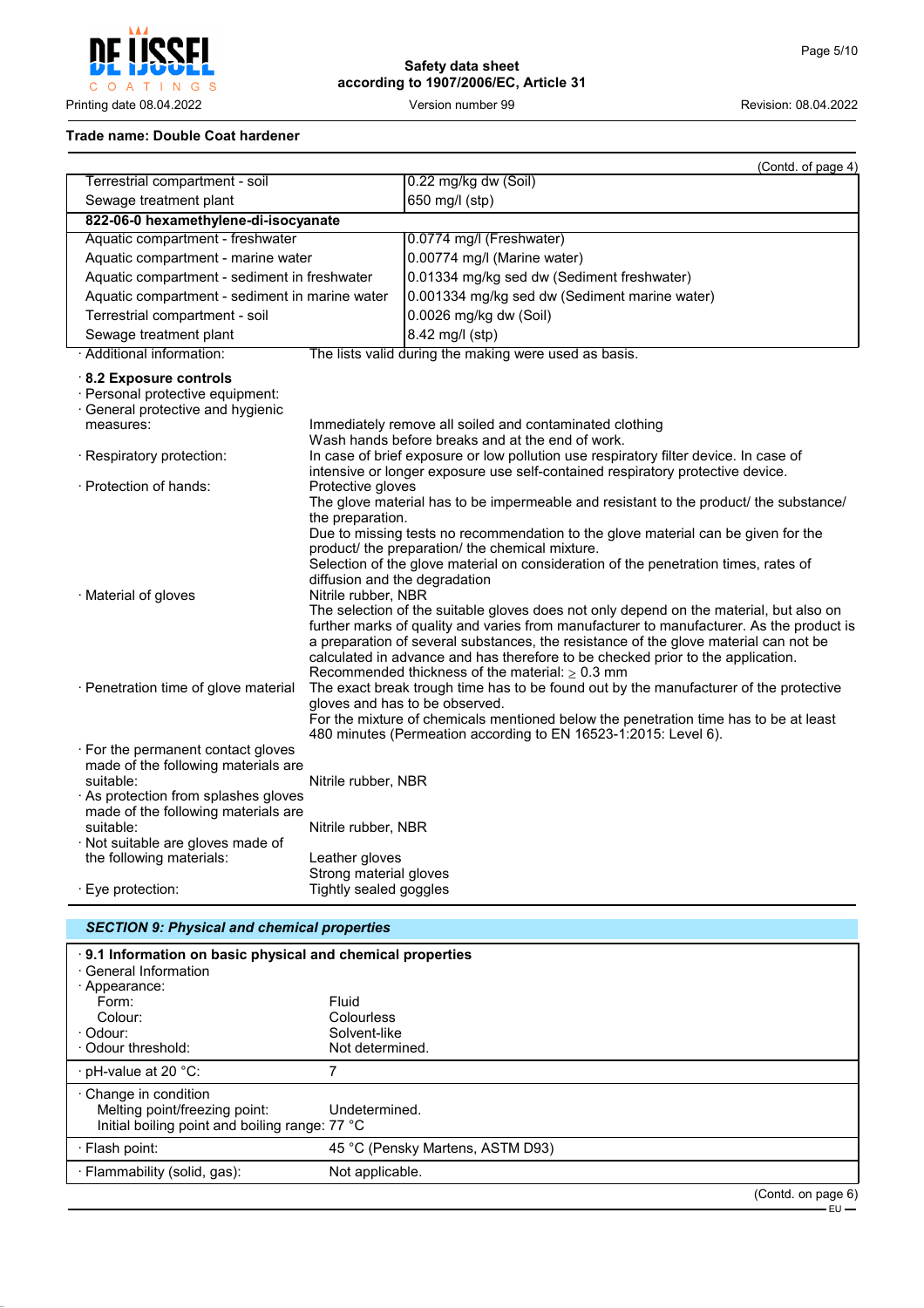Į COATINGS

# **Safety data sheet according to 1907/2006/EC, Article 31**

Printing date 08.04.2022 **Version number 99** Version number 99 Revision: 08.04.2022

#### **Trade name: Double Coat hardener**

|                                                                                                     | (Contd. of page 5)                                                                                        |
|-----------------------------------------------------------------------------------------------------|-----------------------------------------------------------------------------------------------------------|
| · Ignition temperature:                                                                             | 315 °C                                                                                                    |
| Decomposition temperature:                                                                          | Not determined.                                                                                           |
| · Auto-ignition temperature:                                                                        | Product is not selfigniting.                                                                              |
| · Explosive properties:                                                                             | Product is not explosive. However, formation of explosive air/vapour mixtures are<br>possible.            |
| $\cdot$ Explosion limits:<br>Lower:<br>Upper:                                                       | 1.5 Vol %<br>10.8 Vol %                                                                                   |
| · Vapour pressure at 20 °C:                                                                         | 3.4 hPa                                                                                                   |
| $\cdot$ Density at 20 $^{\circ}$ C:<br>· Relative density<br>· Vapour density<br>· Evaporation rate | 1.057 g/cm <sup>3</sup> (DIN 51757, ASTM D 1298)<br>Not determined.<br>Not determined.<br>Not determined. |
| Solubility in / Miscibility with<br>water:                                                          | Not miscible or difficult to mix.                                                                         |
| · Partition coefficient: n-octanol/water:                                                           | Not determined.                                                                                           |
| · Viscosity:<br>Dynamic at 20 °C:<br>Kinematic:                                                     | 740 mPas (Brookfield, ASTM D1544)<br>Not determined.                                                      |
| · Solvent content:<br>Organic solvents:<br>VOC (2004/42/EC):                                        | 38.7 %<br>38.65 %                                                                                         |
| Solids content:                                                                                     | 60.7%                                                                                                     |
| 9.2 Other information                                                                               | No further relevant information available.                                                                |

| <b>SECTION 10: Stability and reactivity</b>                                     |                                                       |
|---------------------------------------------------------------------------------|-------------------------------------------------------|
| $\cdot$ 10.1 Reactivity<br>10.2 Chemical stability<br>· Thermal decomposition / | No further relevant information available.            |
| conditions to be avoided:<br>⋅ 10.3 Possibility of hazardous                    | No decomposition if used according to specifications. |
| reactions                                                                       | No dangerous reactions known.                         |
| $\cdot$ 10.4 Conditions to avoid                                                | No further relevant information available.            |
| 10.5 Incompatible materials:                                                    | No further relevant information available.            |
| ⋅ 10.6 Hazardous decomposition<br>products:                                     | No dangerous decomposition products known.            |
| <b>CECTION 11: Toxicological information</b>                                    |                                                       |

#### *SECTION 11: Toxicological information*

| · Acute toxicity                                          | $\cdot$ 11.1 Information on toxicological effects<br>· LD/LC50 values relevant for classification: | Harmful if inhaled. |                                                                                                                                                                                |                    |
|-----------------------------------------------------------|----------------------------------------------------------------------------------------------------|---------------------|--------------------------------------------------------------------------------------------------------------------------------------------------------------------------------|--------------------|
| · Components                                              | Type                                                                                               | Value               | <b>Species</b>                                                                                                                                                                 |                    |
|                                                           | 108-65-6 2-methoxy-1-methylethyl acetate                                                           |                     |                                                                                                                                                                                |                    |
| Oral                                                      | LD50 8,532 mg/kg (Rat)                                                                             |                     |                                                                                                                                                                                |                    |
|                                                           | 141-78-6 ethyl acetate                                                                             |                     |                                                                                                                                                                                |                    |
| Oral                                                      | LD50 $ 5,620$ mg/kg (Rabbit)                                                                       |                     |                                                                                                                                                                                |                    |
|                                                           | 822-06-0 hexamethylene-di-isocyanate                                                               |                     |                                                                                                                                                                                |                    |
| Oral                                                      | LD50 738 mg/kg (Rat)                                                                               |                     |                                                                                                                                                                                |                    |
|                                                           | Dermal   LD50   593 mg/kg (Rat)                                                                    |                     |                                                                                                                                                                                |                    |
| · Primary irritant effect:<br>· Skin corrosion/irritation | · Serious eye damage/irritation<br>· Respiratory or skin sensitisation                             |                     | Based on available data, the classification criteria are not met.<br>Based on available data, the classification criteria are not met.<br>May cause an allergic skin reaction. | (Contd. on page 7) |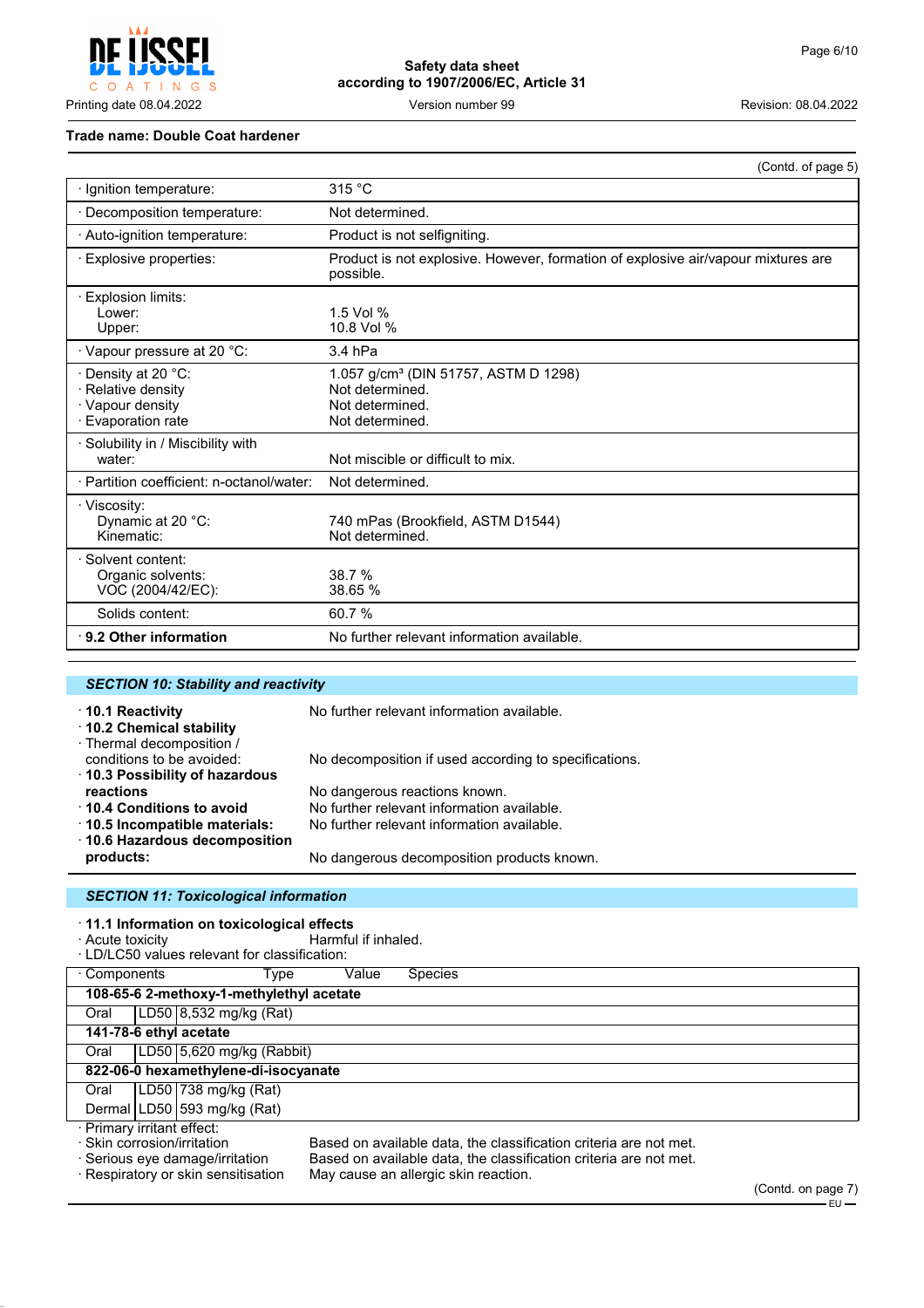Printing date 08.04.2022 Version number 99 Revision: 08.04.2022

# **Trade name: Double Coat hardener**

 $\mathsf{I} \mathsf{N}$  G

 $\circ$  $\overline{A}$  $T$ 

|                                           |                                                                           | (Contd. of page 6) |
|-------------------------------------------|---------------------------------------------------------------------------|--------------------|
| · Additional toxicological information:   |                                                                           |                    |
|                                           | · CMR effects (carcinogenity, mutagenicity and toxicity for reproduction) |                    |
| · Germ cell mutagenicity                  | Based on available data, the classification criteria are not met.         |                    |
| Carcinogenicity                           | Based on available data, the classification criteria are not met.         |                    |
| · Reproductive toxicity                   | Based on available data, the classification criteria are not met.         |                    |
| STOT-single exposure                      | May cause respiratory irritation. May cause drowsiness or dizziness.      |                    |
| STOT-repeated exposure                    | Based on available data, the classification criteria are not met.         |                    |
| · Aspiration hazard                       | Based on available data, the classification criteria are not met.         |                    |
|                                           |                                                                           |                    |
| <b>SECTION 12: Ecological information</b> |                                                                           |                    |

· **12.1 Toxicity**

| · Aquatic toxicity:                           | No further relevant information available.                                                                        |
|-----------------------------------------------|-------------------------------------------------------------------------------------------------------------------|
| · Type of test Effective concentration Method | Assessment                                                                                                        |
| <b>ATE (Acute Toxicity Estimates)</b>         |                                                                                                                   |
| Inhalative   LC50/4 h   17.9 mg/l             |                                                                                                                   |
| 108-65-6 2-methoxy-1-methylethyl acetate      |                                                                                                                   |
| Inhalative $ LC50/4 h 35.7 mg/l (Rat)$        |                                                                                                                   |
| 141-78-6 ethyl acetate                        |                                                                                                                   |
| Inhalative   LC50/4 h   1,600 mg/l (Rat)      |                                                                                                                   |
| 12.2 Persistence and                          |                                                                                                                   |
| degradability                                 | No further relevant information available.                                                                        |
| 12.3 Bioaccumulative potential                | No further relevant information available.                                                                        |
| ⋅ 12.4 Mobility in soil                       | No further relevant information available.                                                                        |
| · Additional ecological information:          |                                                                                                                   |
| · General notes:                              | Water hazard class 1 (German Regulation) (Self-assessment): slightly hazardous for<br>water                       |
|                                               | Do not allow undiluted product or large quantities of it to reach ground water, water<br>course or sewage system. |
| 12.5 Results of PBT and vPvB assessment       |                                                                                                                   |
| $\cdot$ PBT:                                  | Not applicable.                                                                                                   |
| · vPvB:                                       | Not applicable.                                                                                                   |
| 12.6 Other adverse effects                    | No further relevant information available.                                                                        |

# *SECTION 13: Disposal considerations*

· **13.1 Waste treatment methods**

Must not be disposed together with household garbage. Do not allow product to reach sewage system.

| · European waste cataloque |                                                                                                                                                                           |  |
|----------------------------|---------------------------------------------------------------------------------------------------------------------------------------------------------------------------|--|
|                            | 08 00 00   WASTES FROM THE MANUFACTURE, FORMULATION, SUPPLY AND USE (MFSU) OF COATINGS<br>(PAINTS, VARNISHES AND VITREOUS ENAMELS), ADHESIVES, SEALANTS AND PRINTING INKS |  |
| 08 01 00                   | wastes from MFSU and removal of paint and varnish                                                                                                                         |  |
|                            | 08 01 11* waste paint and varnish containing organic solvents or other hazardous substances                                                                               |  |
| HP3                        | l Flammable                                                                                                                                                               |  |
| HP5                        | Specific Target Organ Toxicity (STOT)/Aspiration Toxicity                                                                                                                 |  |
| HP13                       | Sensitising                                                                                                                                                               |  |

· Uncleaned packaging:

Disposal must be made according to official regulations.

|              | <b>SECTION 14: Transport information</b>            |                            |                    |
|--------------|-----------------------------------------------------|----------------------------|--------------------|
|              | $\cdot$ 14.1 UN-Number<br>· ADR/RID/ADN, IMDG, IATA | UN1263                     |                    |
| · IMDG, IATA | 14.2 UN proper shipping name<br>· ADR/RID/ADN       | 1263 PAINT<br><b>PAINT</b> |                    |
|              |                                                     |                            | (Contd. on page 8) |

EU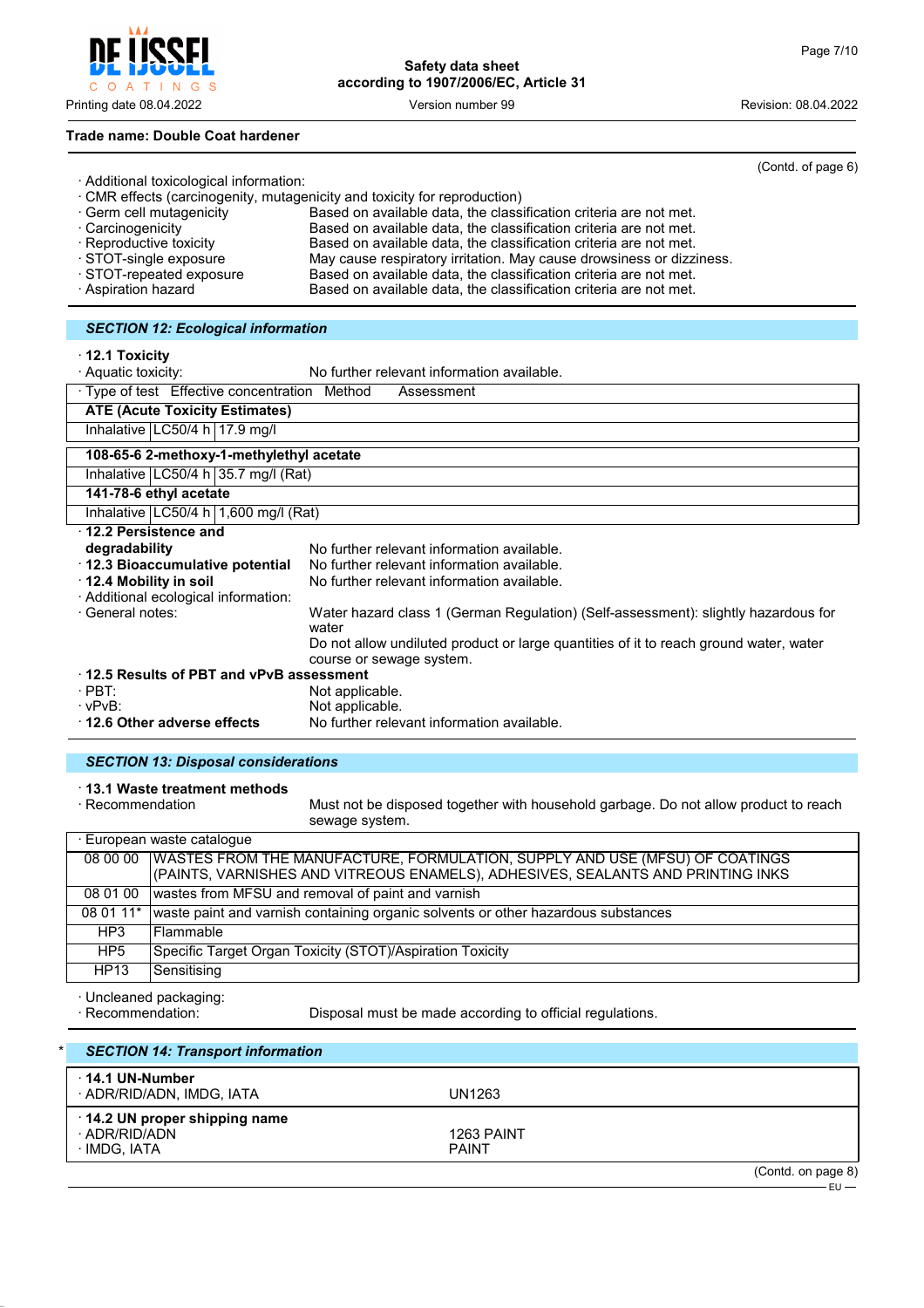$\mathsf{C}$ O A T INGS

# **Safety data sheet according to 1907/2006/EC, Article 31**

Printing date 08.04.2022 **Version number 99** Version number 99 Revision: 08.04.2022

## **Trade name: Double Coat hardener**

| 14.3 Transport hazard class(es)<br>· ADR/RID/ADN<br>3 (F1) Flammable liquids.<br>· Class<br>· Label<br>3<br>· IMDG, IATA<br>· Class<br>3 Flammable liquids.<br>· Label<br>3<br>⋅ 14.4 Packing group                                                                       |  |
|---------------------------------------------------------------------------------------------------------------------------------------------------------------------------------------------------------------------------------------------------------------------------|--|
|                                                                                                                                                                                                                                                                           |  |
|                                                                                                                                                                                                                                                                           |  |
|                                                                                                                                                                                                                                                                           |  |
| · ADR/RID/ADN, IMDG, IATA<br>III                                                                                                                                                                                                                                          |  |
| 14.5 Environmental hazards:<br><b>No</b><br>· Marine pollutant:                                                                                                                                                                                                           |  |
| 14.6 Special precautions for user<br>Warning: Flammable liquids.<br>· Hazard identification number (Kemler code):<br>30<br>· EMS Number:<br>$F-E, S-E$<br>· Stowage Category<br>A                                                                                         |  |
| 14.7 Transport in bulk according to Annex II of Marpol<br>and the IBC Code<br>Not applicable.                                                                                                                                                                             |  |
| · Transport/Additional information:                                                                                                                                                                                                                                       |  |
| · ADR/RID/ADN<br>51<br>· Limited quantities (LQ)<br>Code: E1<br>$\cdot$ Excepted quantities (EQ)<br>Maximum net quantity per inner packaging: 30 ml<br>Maximum net quantity per outer packaging: 1000 ml<br>3<br>· Transport category<br>· Tunnel restriction code<br>D/E |  |
| · IMDG<br>· Limited quantities (LQ)<br>5L<br>Code: F1<br>$\cdot$ Excepted quantities (EQ)<br>Maximum net quantity per inner packaging: 30 ml<br>Maximum net quantity per outer packaging: 1000 ml                                                                         |  |
| · UN "Model Regulation":<br>UN 1263 PAINT, 3, III                                                                                                                                                                                                                         |  |

# *SECTION 15: Regulatory information*

· **15.1 Safety, health and environmental regulations/legislation specific for the substance or mixture**

| · Directive 2012/18/EU<br>· Named dangerous substances -<br>ANNEX I<br>· Seveso category<br>Qualifying quantity (tonnes) for the<br>application of lower-tier | None of the ingredients is listed.<br><b>P5c FLAMMABLE LIQUIDS</b>                                                          |
|---------------------------------------------------------------------------------------------------------------------------------------------------------------|-----------------------------------------------------------------------------------------------------------------------------|
| requirements                                                                                                                                                  | 5,000 t                                                                                                                     |
| Qualifying quantity (tonnes) for the<br>application of upper-tier                                                                                             |                                                                                                                             |
| requirements                                                                                                                                                  | 50,000 t                                                                                                                    |
| $\cdot$ REGULATION (EC) No 1907/2006                                                                                                                          |                                                                                                                             |
| <b>ANNEX XVII</b>                                                                                                                                             | Conditions of restriction: 3, 74                                                                                            |
| – Annex II                                                                                                                                                    | · DIRECTIVE 2011/65/EU on the restriction of the use of certain hazardous substances in electrical and electronic equipment |
| None of the ingredients is listed.                                                                                                                            |                                                                                                                             |
| $\cdot$ REGULATION (EU) 2019/1148                                                                                                                             |                                                                                                                             |
|                                                                                                                                                               | · Annex I - RESTRICTED EXPLOSIVES PRECURSORS (Upper limit value for the purpose of licensing under Article 5(3))            |
| None of the ingredients is listed.                                                                                                                            |                                                                                                                             |
| Annex II - REPORTABLE EXPLOSIVES PRECURSORS                                                                                                                   |                                                                                                                             |
| None of the ingredients is listed.                                                                                                                            |                                                                                                                             |
|                                                                                                                                                               | (Contd. on page 9)                                                                                                          |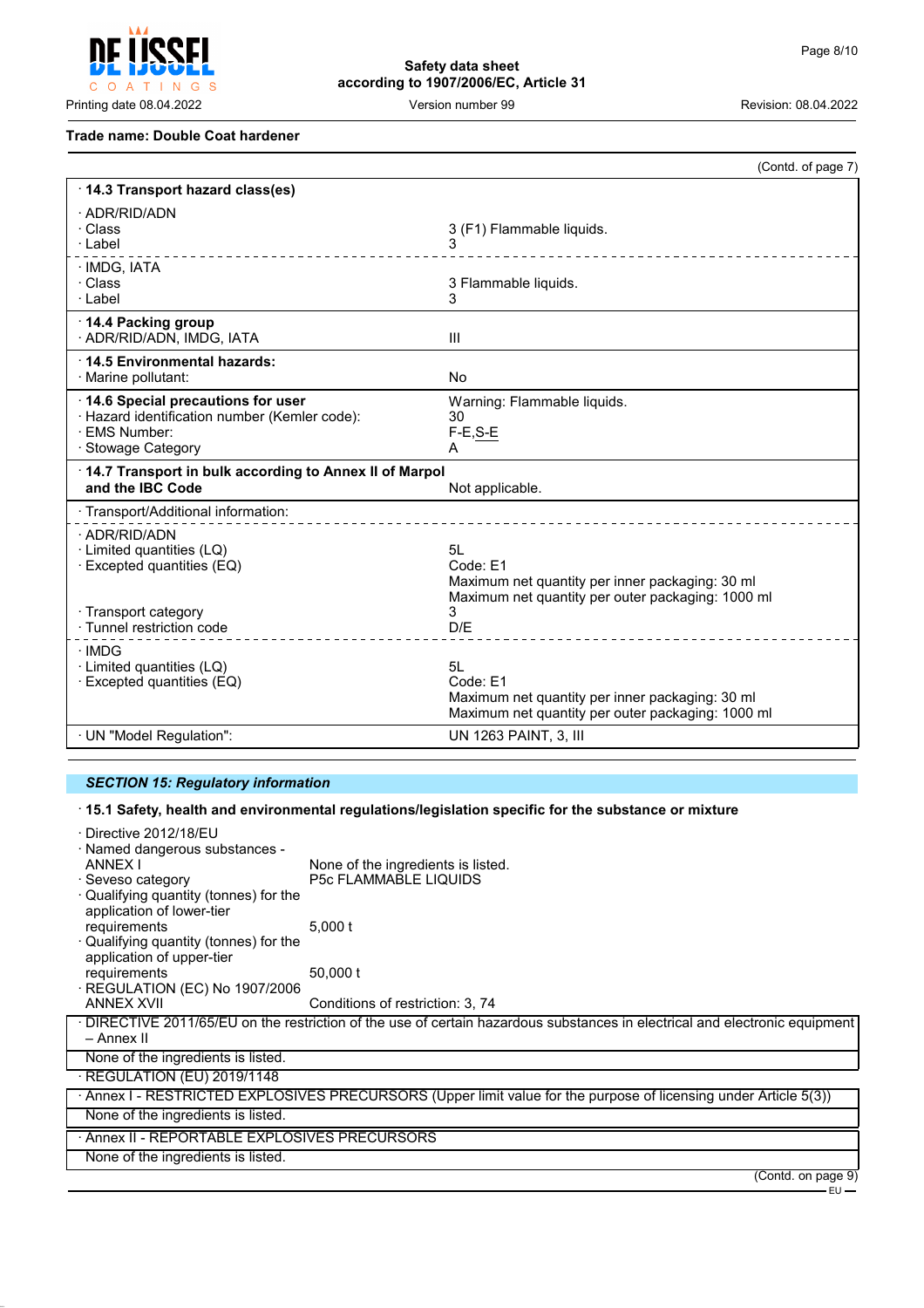# **Trade name: Double Coat hardener**

|                                                                        | (Contd. of page 8)                                                                                                                                                                                                                                                                                                                                                                                                                                                                                                                                                                                                                                                                                                                                                                                                                                                                                                                                                                                                                                                                                                                                                                                                                                                                                                                                                                                                                                                                                                                                                                                                                                                                                                                                                                                                                                                                                                                                   |
|------------------------------------------------------------------------|------------------------------------------------------------------------------------------------------------------------------------------------------------------------------------------------------------------------------------------------------------------------------------------------------------------------------------------------------------------------------------------------------------------------------------------------------------------------------------------------------------------------------------------------------------------------------------------------------------------------------------------------------------------------------------------------------------------------------------------------------------------------------------------------------------------------------------------------------------------------------------------------------------------------------------------------------------------------------------------------------------------------------------------------------------------------------------------------------------------------------------------------------------------------------------------------------------------------------------------------------------------------------------------------------------------------------------------------------------------------------------------------------------------------------------------------------------------------------------------------------------------------------------------------------------------------------------------------------------------------------------------------------------------------------------------------------------------------------------------------------------------------------------------------------------------------------------------------------------------------------------------------------------------------------------------------------|
| · Regulation (EC) No 273/2004 on drug precursors                       |                                                                                                                                                                                                                                                                                                                                                                                                                                                                                                                                                                                                                                                                                                                                                                                                                                                                                                                                                                                                                                                                                                                                                                                                                                                                                                                                                                                                                                                                                                                                                                                                                                                                                                                                                                                                                                                                                                                                                      |
| None of the ingredients is listed.                                     |                                                                                                                                                                                                                                                                                                                                                                                                                                                                                                                                                                                                                                                                                                                                                                                                                                                                                                                                                                                                                                                                                                                                                                                                                                                                                                                                                                                                                                                                                                                                                                                                                                                                                                                                                                                                                                                                                                                                                      |
| drug precursors                                                        | · Regulation (EC) No 111/2005 laying down rules for the monitoring of trade between the Community and third countries in                                                                                                                                                                                                                                                                                                                                                                                                                                                                                                                                                                                                                                                                                                                                                                                                                                                                                                                                                                                                                                                                                                                                                                                                                                                                                                                                                                                                                                                                                                                                                                                                                                                                                                                                                                                                                             |
| None of the ingredients is listed.                                     |                                                                                                                                                                                                                                                                                                                                                                                                                                                                                                                                                                                                                                                                                                                                                                                                                                                                                                                                                                                                                                                                                                                                                                                                                                                                                                                                                                                                                                                                                                                                                                                                                                                                                                                                                                                                                                                                                                                                                      |
| · National regulations:                                                |                                                                                                                                                                                                                                                                                                                                                                                                                                                                                                                                                                                                                                                                                                                                                                                                                                                                                                                                                                                                                                                                                                                                                                                                                                                                                                                                                                                                                                                                                                                                                                                                                                                                                                                                                                                                                                                                                                                                                      |
| · Technical instructions (air):                                        | Share in %<br>Class<br>0.7<br>NK<br>38.7                                                                                                                                                                                                                                                                                                                                                                                                                                                                                                                                                                                                                                                                                                                                                                                                                                                                                                                                                                                                                                                                                                                                                                                                                                                                                                                                                                                                                                                                                                                                                                                                                                                                                                                                                                                                                                                                                                             |
| $\cdot$ 15.2 Chemical safety<br>assessment:                            | A Chemical Safety Assessment has not been carried out.                                                                                                                                                                                                                                                                                                                                                                                                                                                                                                                                                                                                                                                                                                                                                                                                                                                                                                                                                                                                                                                                                                                                                                                                                                                                                                                                                                                                                                                                                                                                                                                                                                                                                                                                                                                                                                                                                               |
|                                                                        |                                                                                                                                                                                                                                                                                                                                                                                                                                                                                                                                                                                                                                                                                                                                                                                                                                                                                                                                                                                                                                                                                                                                                                                                                                                                                                                                                                                                                                                                                                                                                                                                                                                                                                                                                                                                                                                                                                                                                      |
| <b>SECTION 16: Other information</b>                                   | This information is based on our present knowledge. However, this shall not constitute a guarantee for any specific product                                                                                                                                                                                                                                                                                                                                                                                                                                                                                                                                                                                                                                                                                                                                                                                                                                                                                                                                                                                                                                                                                                                                                                                                                                                                                                                                                                                                                                                                                                                                                                                                                                                                                                                                                                                                                          |
|                                                                        | features and shall not establish a legally valid contractual relationship.                                                                                                                                                                                                                                                                                                                                                                                                                                                                                                                                                                                                                                                                                                                                                                                                                                                                                                                                                                                                                                                                                                                                                                                                                                                                                                                                                                                                                                                                                                                                                                                                                                                                                                                                                                                                                                                                           |
| · Relevant phrases                                                     | H225 Highly flammable liquid and vapour.<br>H226 Flammable liquid and vapour.<br>H302 Harmful if swallowed.<br>H311 Toxic in contact with skin.<br>H315 Causes skin irritation.<br>H317 May cause an allergic skin reaction.<br>H319 Causes serious eye irritation.<br>H330 Fatal if inhaled.<br>H331 Toxic if inhaled.<br>H332 Harmful if inhaled.<br>H334 May cause allergy or asthma symptoms or breathing difficulties if inhaled.<br>H335 May cause respiratory irritation.<br>H336 May cause drowsiness or dizziness.<br>H411 Toxic to aquatic life with long lasting effects.                                                                                                                                                                                                                                                                                                                                                                                                                                                                                                                                                                                                                                                                                                                                                                                                                                                                                                                                                                                                                                                                                                                                                                                                                                                                                                                                                                 |
| · Classification according to<br>Regulation (EC) No 1272/2008          | The classification of the mixture is generally based on the calculation method using                                                                                                                                                                                                                                                                                                                                                                                                                                                                                                                                                                                                                                                                                                                                                                                                                                                                                                                                                                                                                                                                                                                                                                                                                                                                                                                                                                                                                                                                                                                                                                                                                                                                                                                                                                                                                                                                 |
| Flammable liquids                                                      | substance data according to Regulation (EC) No 1272/2008.<br>On basis of test data                                                                                                                                                                                                                                                                                                                                                                                                                                                                                                                                                                                                                                                                                                                                                                                                                                                                                                                                                                                                                                                                                                                                                                                                                                                                                                                                                                                                                                                                                                                                                                                                                                                                                                                                                                                                                                                                   |
| Acute toxicity - inhalation                                            | The classification of the mixture is generally based on the calculation                                                                                                                                                                                                                                                                                                                                                                                                                                                                                                                                                                                                                                                                                                                                                                                                                                                                                                                                                                                                                                                                                                                                                                                                                                                                                                                                                                                                                                                                                                                                                                                                                                                                                                                                                                                                                                                                              |
| Skin sensitisation<br>Specific target organ toxicity (single exposure) | method using substance data according to Regulation (EC) No 1272/2008.                                                                                                                                                                                                                                                                                                                                                                                                                                                                                                                                                                                                                                                                                                                                                                                                                                                                                                                                                                                                                                                                                                                                                                                                                                                                                                                                                                                                                                                                                                                                                                                                                                                                                                                                                                                                                                                                               |
| · Department issuing SDS:<br>· Abbreviations and acronyms:             | Research and Development<br>Saïda El Asjadi, tel: +31 182 372177, e-mail: safety@de-ijssel-coatings.nl<br>RID: Règlement international concernant le transport des marchandises dangereuses par chemin de fer<br>(Regulations Concerning the International Transport of Dangerous Goods by Rail)<br>ICAO: International Civil Aviation Organisation<br>ADR: Accord relatif au transport international des marchandises dangereuses par route (European Agreement<br>Concerning the International Carriage of Dangerous Goods by Road)<br>IMDG: International Maritime Code for Dangerous Goods<br>IATA: International Air Transport Association<br>GHS: Globally Harmonised System of Classification and Labelling of Chemicals<br>EINECS: European Inventory of Existing Commercial Chemical Substances<br>ELINCS: European List of Notified Chemical Substances<br>CAS: Chemical Abstracts Service (division of the American Chemical Society)<br>VOC: Volatile Organic Compounds (USA, EU)<br>DNEL: Derived No-Effect Level (REACH)<br>PNEC: Predicted No-Effect Concentration (REACH)<br>LC50: Lethal concentration, 50 percent<br>LD50: Lethal dose, 50 percent<br>PBT: Persistent, Bioaccumulative and Toxic<br>vPvB: very Persistent and very Bioaccumulative<br>Flam. Lig. 2: Flammable liquids - Category 2<br>Flam. Lig. 3: Flammable liquids - Category 3<br>Acute Tox. 2: Acute toxicity - Category 2<br>Acute Tox. 3: Acute toxicity – Category 3<br>Acute Tox. 4: Acute toxicity - Category 4<br>Skin Irrit. 2: Skin corrosion/irritation - Category 2<br>Eye Irrit. 2: Serious eye damage/eye irritation - Category 2<br>Resp. Sens. 1: Respiratory sensitisation - Category 1<br>Skin Sens. 1: Skin sensitisation - Category 1<br>STOT SE 3: Specific target organ toxicity (single exposure) – Category 3<br>Aquatic Chronic 2: Hazardous to the aquatic environment - long-term aquatic hazard – Category 2<br>(Contd. on page 10) |



Printing date 08.04.2022 **Version number 99** Version number 99 Revision: 08.04.2022